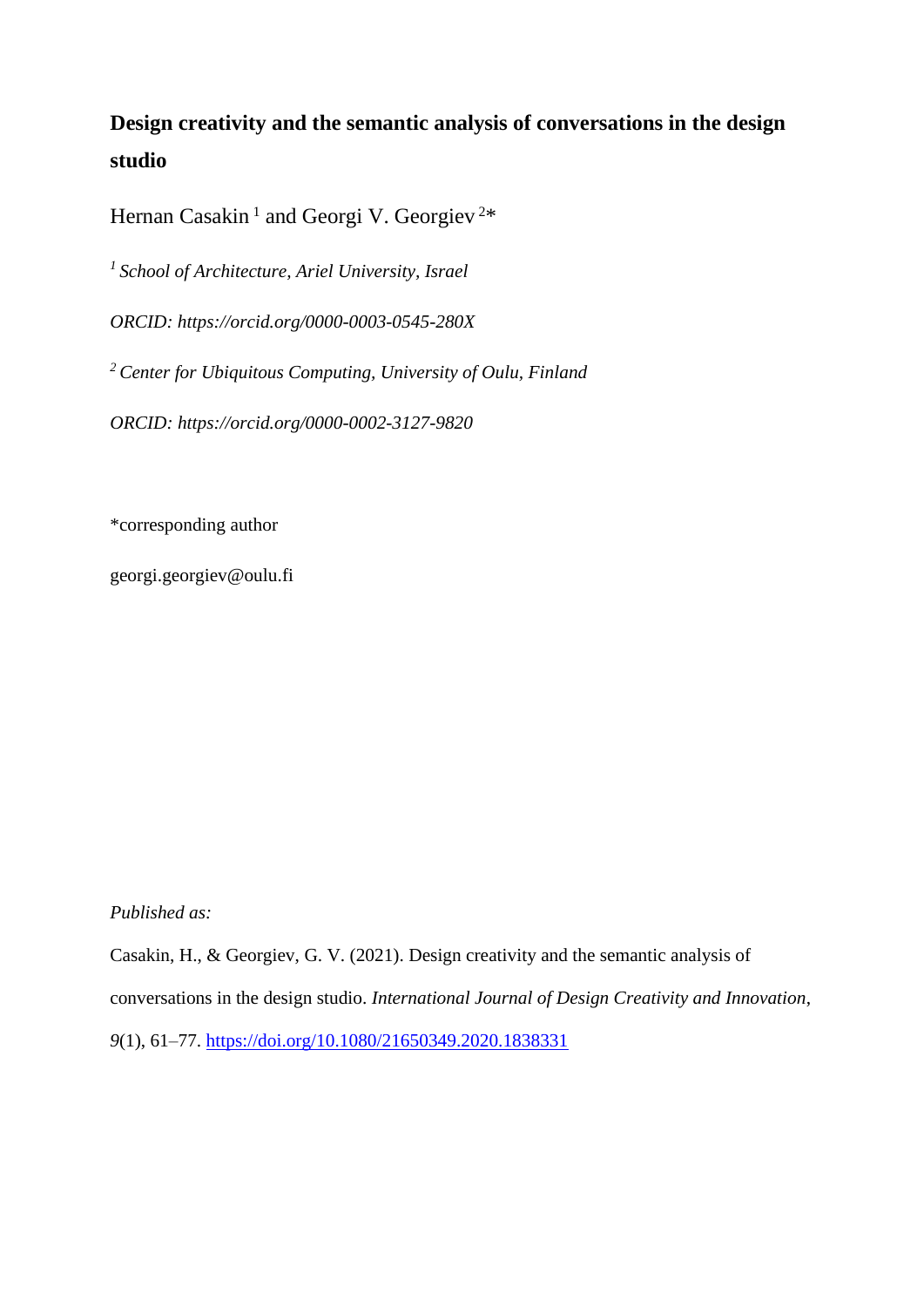# **Design creativity and the semantic analysis of conversations in the design studio**

The analysis of conversations during design activity can facilitate deeper insights into design thinking and its relation to creativity. A semantic analysis approach was employed to explore the semantic content of communication and information exchange between students and instructors. The goal was to examine design conversations in terms of Abstraction, Polysemy, Information Content and Semantic Similarity measures, and analyse their relation to the creativity of final solutions. These design outcomes were assessed according to their Originality, Usability, Feasibility, Overall Value, and Overall Creativity. Consequently, 35 design conversations from the 10th Design Thinking Research Symposium (DTRS10) dataset were analysed. The main results showed that Information Content and Semantic Similarity predicted Originality, and Information Content alone predicted Overall Creativity. Likewise, Abstraction predicted Feasibility, while Semantic Similarity, Information Content, and Polysemy predicted Overall Value. In context of instructors, Semantic Similarity predicted Usability, and Polysemy predicted Feasibility. For students, Semantic Similarity predicted Overall Value. On the whole, Semantic Similarity and Information Content were the most prolific measures, and therefore could be considered for promoting creativity in the design studio. The implications of using support tools such as automated systems are also discussed.

Keywords: design creativity measures; semantic measures; semantic analysis; design education; design conversations

### **Introduction**

Design problem solving is a complex activity characterised by fluent exchanges of information among designers. One of the difficulties in studying design lies in understanding the content of verbalizations externalized by the designers. The analysis of verbal information generated during the design process can contribute to a better understanding of the communications maintained during these interactions (Gero, 2011; Taura & Nagai, 2013). Moreover, the analysis of verbalizations can aid in gaining a deeper understanding of the relation between the semantic content of the conversations and the creative outcomes that are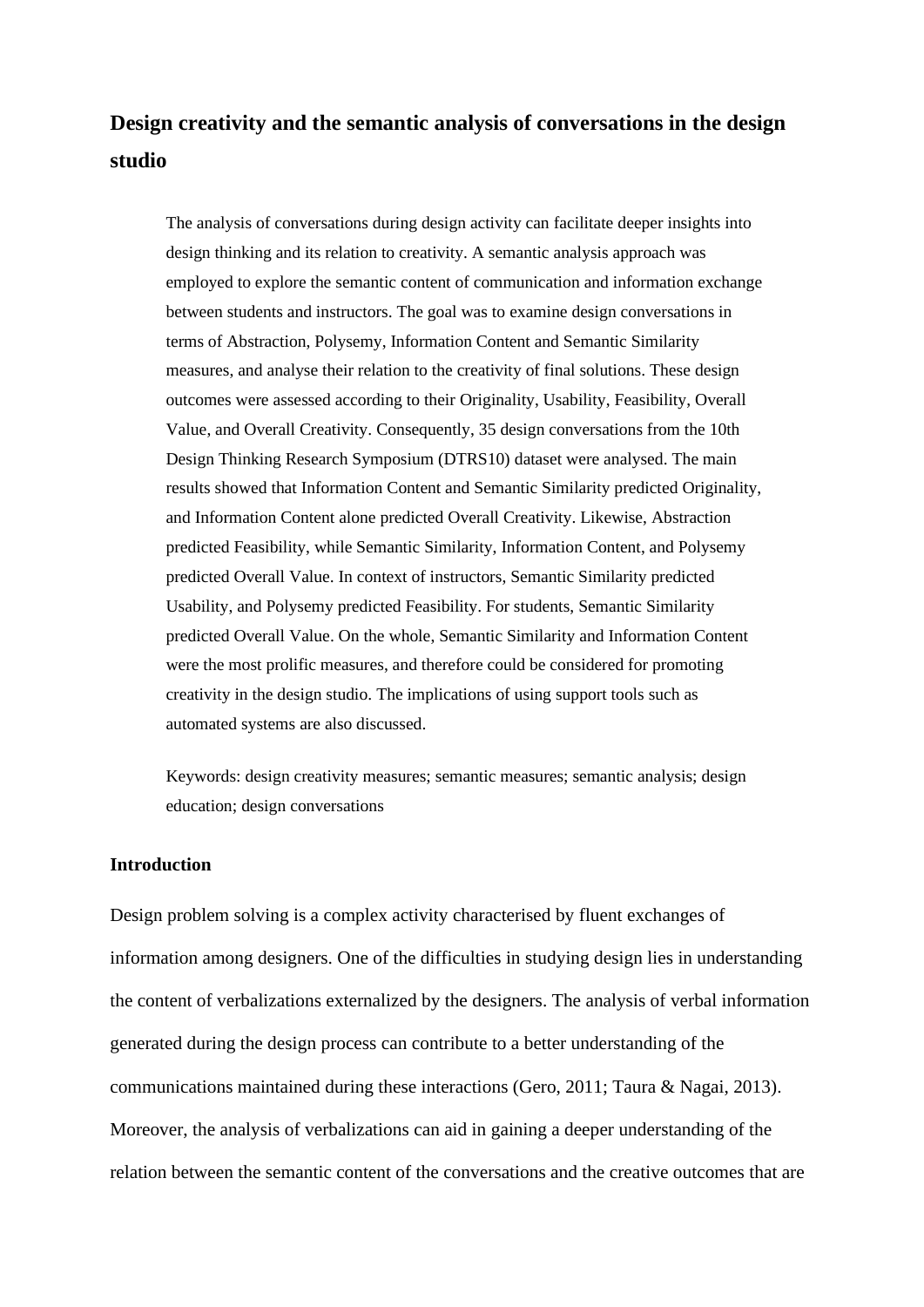generated. Due to the complexity of verbal data, an efficient representation of its content is needed for analysis.

Approaches such as semantic analysis are beneficial because they can describe and explore human thinking as a network of interrelated concepts intended for a systematic modelling of design processes. Semantic approaches are often used for modelling a variety of phenomena involved in cognitive psychology such as analogical processing (Gentner & Forbus, 2011). Furthermore, semantic approach studies have been successful in analysing cognitive insight models to gain a more accurate and deep understanding of this phenomenon (Schilling, 2005).

Although interest in the topic has increased over the last decade, only a few studies have explored the semantic content of conversations maintained during the design process. Such analysis represents the use of semantic measures in a network constructed on the basis of verbal data, which can be helpful during design problem solving for the identification, representation, quantification, and modelling of information (Georgiev et al., 2010; Yamamoto et al., 2009). For example, Mabogunje and Leifer (1997) found that nouns verbalized during the process of mechanical design project documentation were strongly related to scores of design solutions. Dong (2009) employed a lexical chain semantic approach to examine linguistic appraisals in design and differentiate discontinuities in agreement during the process of design problem solving.

Since creativity is at the core of design, understanding fundamental semantic representations of human cognition related to creative tasks can help to improve comprehension of design problem solving. Some semantic approach-based studies on design creativity are Georgiev and Georgiev (2018), who investigated changes in semantic measures through time and their relation to underlying cognitive processes such as divergent thinking in creative problem solving (Georgiev & Georgiev, 2018), and Taura and colleagues (2012),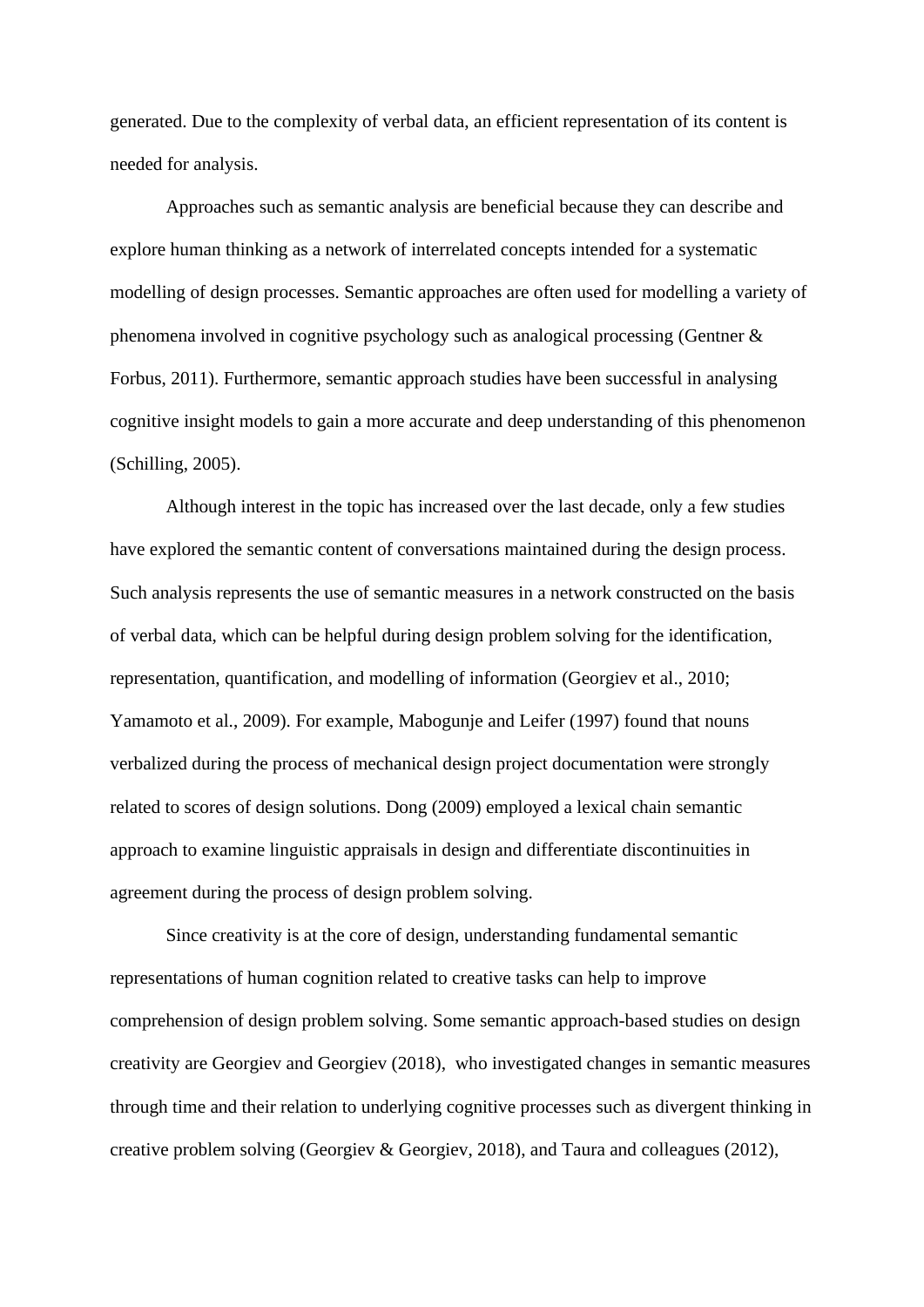who explored semantic-based analysis in virtual creative concept generation. Consequently, exploring how semantic information generated during the design process is related to the resulting creative outcomes is a promising research direction, mainly for design education researchers. Subsequently, a study based on the semantic analysis of verbalizations, maintained between students and instructors could improve comprehension of the nature of conversations in the design studio and their relation to design creativity.

The main goal of the present study was to employ a semantic approach to analyse the design conversations of a substantial number of participants in a design studio environment. In addition, an examination of the relationship of fundamental phenomena-based semantic measures to the creativity of the design outcomes was conducted. Accordingly, the research questions are: i) how does the semantic approach, measured by Polysemy, Abstraction, Information Content, and Semantic Similarity, contribute to the analysis of the content in design conversations; ii) how are these measures related to the creativity of the produced outcomes, measured by Originality, Usability, Feasibility, Overall Value, and Overall Creativity; and iii) how does the relationship between the semantic measures and creativity in the final outcomes differ between students and instructors. To address these questions, the industrial design subset of the 10th Design Thinking Research Symposium (DTRS10) dataset (Adams & Siddiqui, 2013) was used.

The method implemented in this study has several advantages. First, it employs a series of semantic measures which allow the underlying phenomena in design to be quantified from a cognitive perspective. These measures used to investigate creativity in design problem solving are: Polysemy, which denotes the co-existence of several meanings; Abstraction, which stands for the generalization of specific words characterised by detailed information; Information Content, which represents the amount of information conveyed by a specific unit of language in a certain context; and Semantic Similarity, which is used to quantify the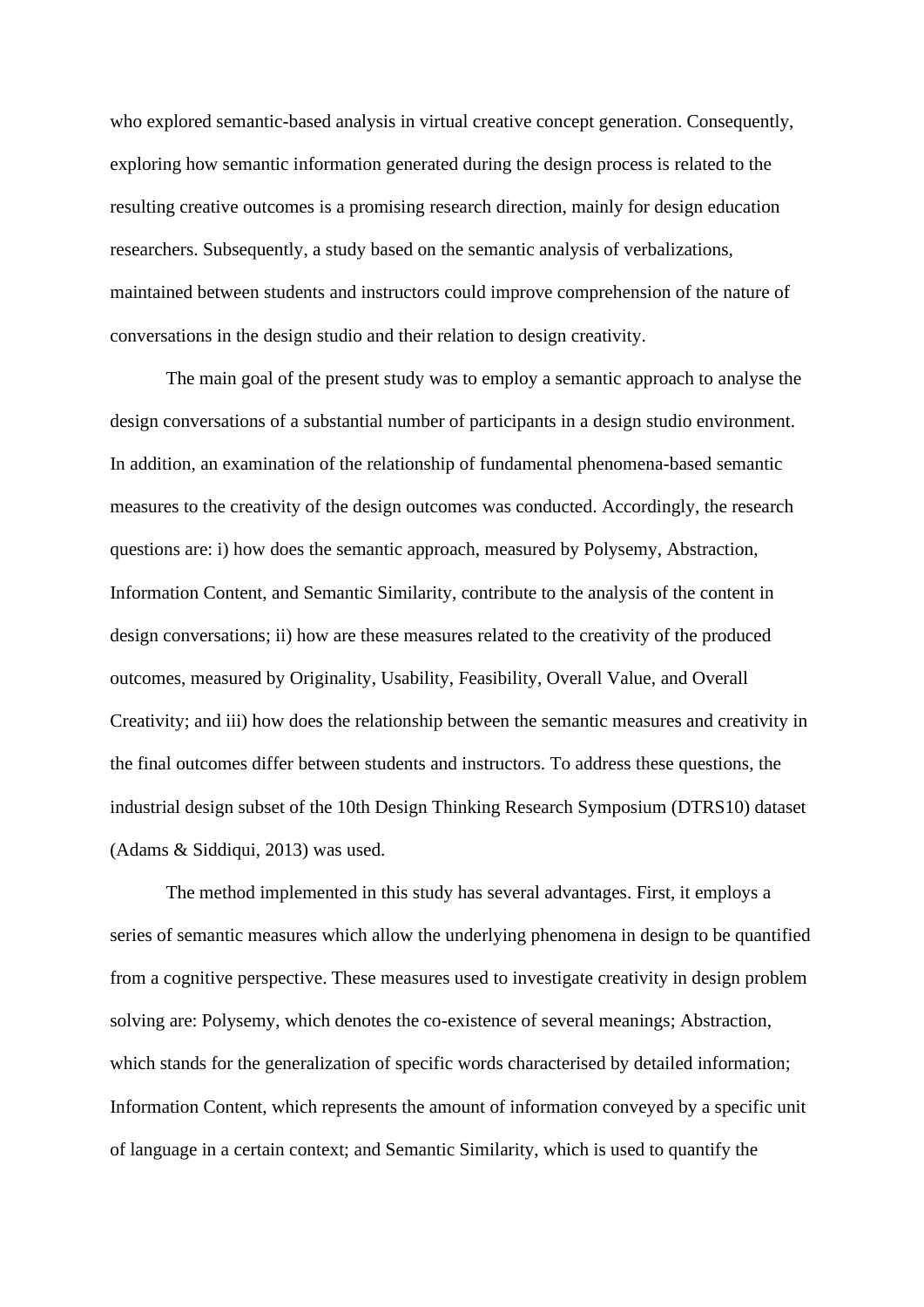strength of semantic relationships between two instances of language (Georgiev & Georgiev, 2018).

Second, it applies a systematic and domain-independent representation of words (i.e. WordNet database, used in previous studies analysing the design process (Kan & Gero, 2018; Taura et al., 2012). Third, compared to existing semantic analysis approaches used in the context of design conversations (e.g. Dong, 2009), the proposed measures are faster to compute. Fourth, previous works on design creativity that employ semantic analysis typically rely on short experiments based on laboratory data (e.g. Chiu & Shu, 2007; Nomaguchi et al., 2019) or computational simulations (e.g. Taura et al., 2012). None of these works focus on long-term research in natural environments such as the design studio and include a limited number of participants.

#### **Dimensions of Design Creativity**

#### *Assessment of design creativity*

Creative thinking is the ability to make substantial discoveries and inventions, articulate uncommon thoughts, experience reality from unusual perspectives and change existing views in a critical sense (Csikszentmihalyi, 1997). It is also defined as the cognitive ability to generate ideas that are uncommon and of high quality (Hong & Milgram, 2008), and imaginative and surprising (Guildford, 1981). In problem solving, creative thinking is understood as a cognitive process through which known and familiar problems are restructured generating innovative ideas (Smith & Linsey, 2011). Parkhurst (1999) refers to this construct as the exhibition of the ability or quality while developing solutions to problems that have been solved differently, or when producing original and novel outcomes.

Creativity, which is used to describe someone's attitude to and ability for creative thinking (Kamplis & Valtanen, 2011), is recognized as an essential component of design. This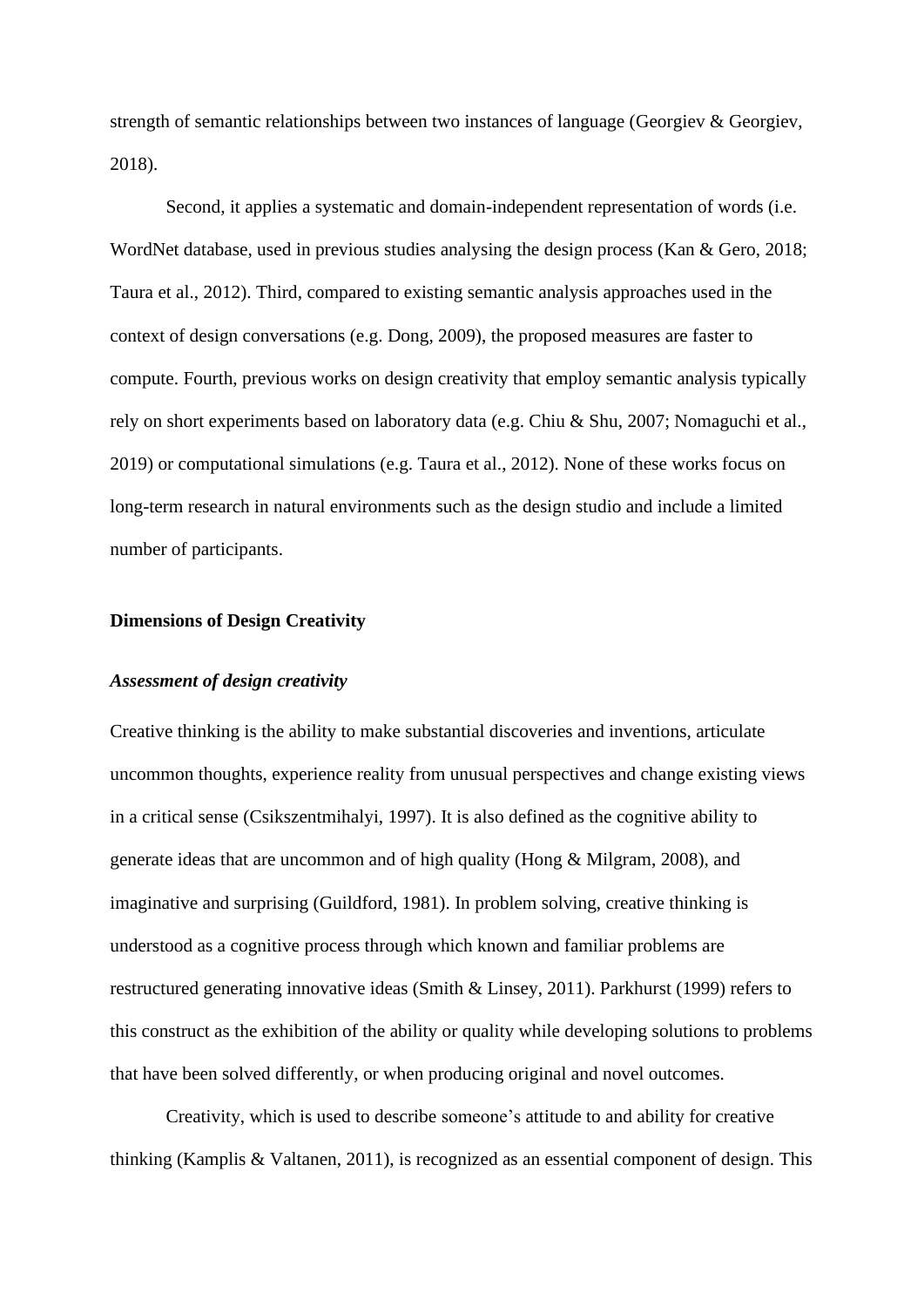is because design problems are ill-structured, complex, unique, and non-routine (e.g., Goel & Pirolli, 1992; Simon, 1981). Since their initial goals and requirements are not completely formulated, dealing with design problems imply that an unknown number of solutions will be generated (Pretz, Naples & Sternberg, 2003; Rittel & Webber, 1984). Therefore, in addition to knowledge and skills the generation of design solutions demands creativity.

Although theories of design creativity are scarce in the literature (e.g., Taura & Nagai, 2013), various studies focusing on its assessment can be identified. Some of these works centre on the creativity of the designer, while others investigate the creativity of either the process or the product. When the assessment of design creativity is concerned with the outcome, studies often operationalise creativity in terms of originality, usability, feasibility, and value. Originality, known as one of the central features of creativity, is defined as "the quality of being new and different in a good and appealing way" (Merriam-Webster, 2020). Moldovan et al. (2011) describe product originality in terms of newness, uniqueness, and difference from what already exists. An original product is also expected to be surprising and interesting (Derbaix & Vanhamme, 2003). The production of original outcomes is characteristic in problem-solving tasks involving creativity, such as design (Bourgeois-Bougrine et al., 2017).

Independent of their originality, creative designs can also be valuable and useful (Sarkar & Chakrabarti, 2011). Usability can be understood in terms of the product/outcome's efficiency and performance. Useful designs must respond to requirements and needs as specified by the task or design brief (Siang et al., 2018). To be valuable, design products must have some merit. Furthermore, to be feasible, creative designs must not remain simply creative ideas, but potentially be materialized in real practice (Kreitler & Casakin, 2009). In the present study, originality, usability, feasibility, and value were used to assess the creativity of design outcomes produced by students.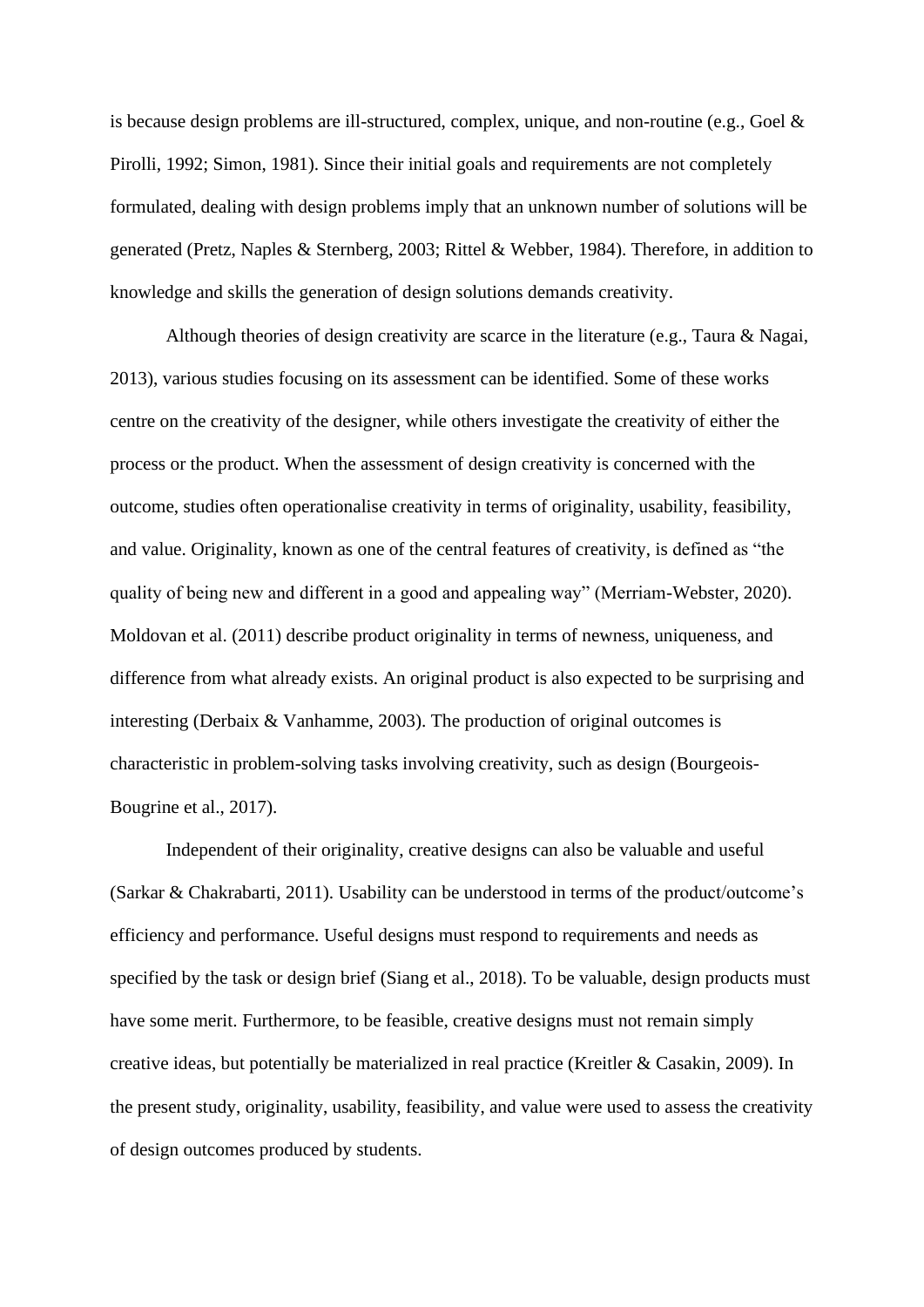#### *Design education and creativity*

The encouragement, development, and assessment of creativity is an essential goal of design education, in particular, of the design studio (Boucharenc, 2006). The design studio is an exceptional educational setting for forging and promoting the creativity of future designers.

In that environment, students acquire theoretical and practical knowledge while generating concepts and ideas for their design products (Cross, 1983). During design sessions—also known as design reviews or design critiques—students learn to think and behave as professional designers while producing idea solutions and reflecting on the creativity of their outcomes (Christensen & Ball, 2016). On the other hand, instructors evaluate and criticize the ideas and design outcomes, suggesting appropriate changes and actions to improve them (Demirbaş & Demirkan, 2003).

Critique sessions are vital for training students to develop their creative idea solutions ability, while simultaneously supervising their progress. Critique sessions can adopt different modalities, including personal review, group review, and juries (Goldschmidt et al., 2015). The main goal of a personal review is to provide feedback to students, whereas the group review is more participative and aims at exposing students to alternative views from colleagues. Occasionally, guest professionals are invited to participate in sessions that are usually conducted in the middle and at the end of a semester. Since design critiques expose fundamental aspects of the design process, in the present study they are considered as the most relevant environments for investigating interactions between students and instructors.

The type of information involved in such dialogues, during the review sessions, can affect the creativity of the design (Uluoǧlu, 2000). However, the type of knowledge that is generated and communicated during these interactions, and how it contributes to the enhancement of different aspects of design creativity, is yet to be addressed. This is where semantic analysis approach becomes useful, and it can help in studying the contents of design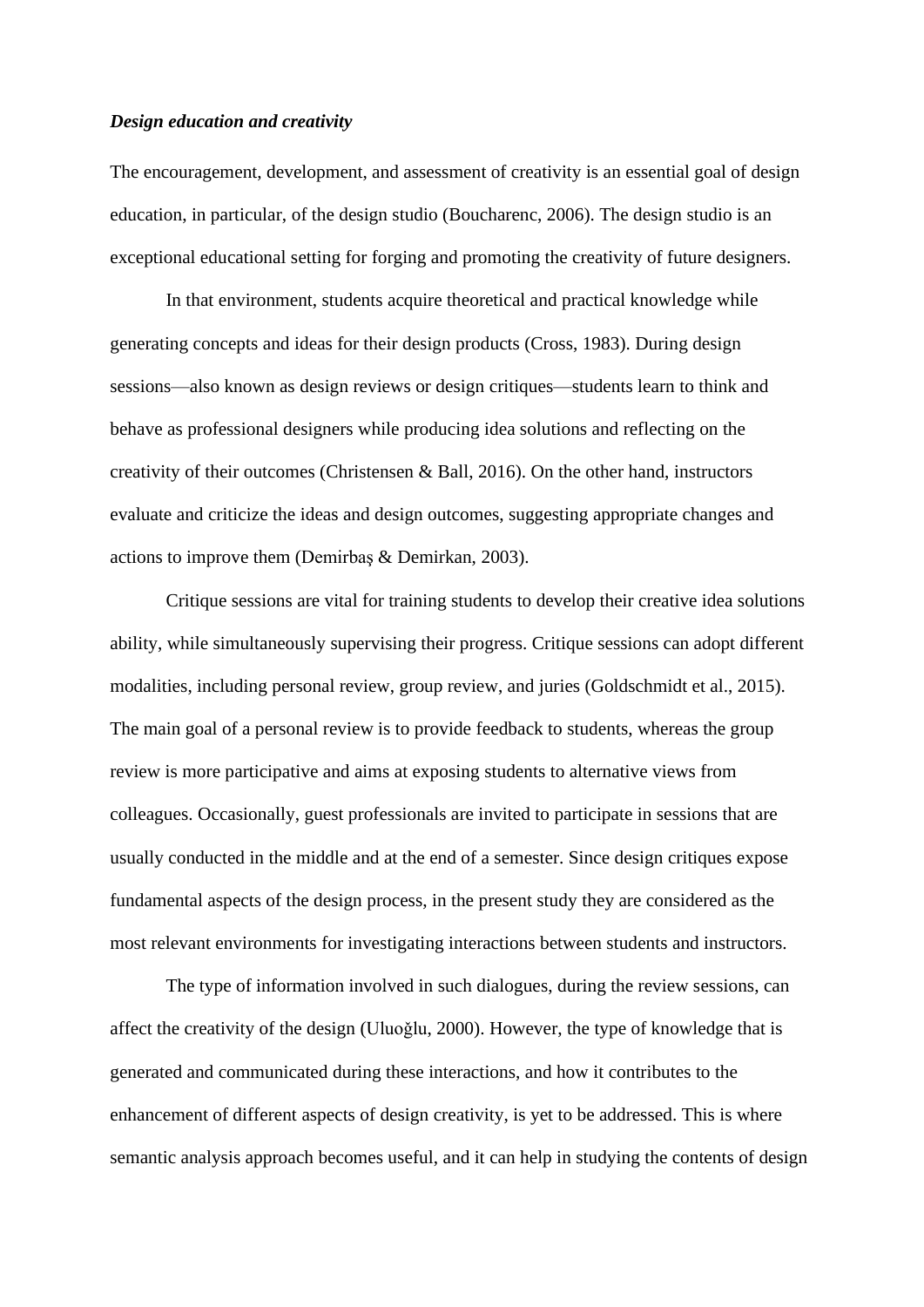conversations. Therefore, this work has explored, identified, and classified the semantic content of communications generated in review sessions, and has analysed potential relations with the creativity of design outcomes produced by students in the design studio.

#### **Semantic Analysis in Design**

Semantic content of the verbalizations, produced during design problem solving, is an indicator of the information generated and exchanged by the designers. Such content can be quantified, analysed, and compared by means of semantic networks (Taura  $\&$  Nagai, 2013). Several approaches based on this tool have been developed recently to investigate the communication of information in design thinking (Georgiev & Georgiev, 2018; Georgiev et al., 2010; Cash et al., 2014). It is during the design activity that the process of discussing a problem and searching for a solution can be understood as a dynamic semantic network (Georgiev & Georgiev, 2018). The major advantages of using semantic networks for analysing real conversations are: i) applicability of the method for exploring cognitive processes, and ii) robust computation of a number of objective semantic measures, including information theory measures (described below). Semantic measures are grounded in the existing experimental research on design creativity, cognitive psychology, and linguistics (Taura et al., 2012; Ward et al., 2004; Fauconnier & Turner, 2003).

Recently, semantic approaches that use natural language processing, such as lexical chain analysis, have been used to inspect topics that emerged during design problem solving (Dong, 2009). These methods have been mostly successful at specifying forms of language for expressing judgments, as well as identifying semantic resources in linguistic assessments in the context of design conversations (Dong, 2009). Nevertheless, while they facilitate a better understanding of design problem-solving processes, they fail to specifically investigate design creativity. To address this gap, we employed an alternative semantic analysis approach instead of the usual classic method (Mabogunje & Leifer, 1997; Hill et al., 2001; Dong,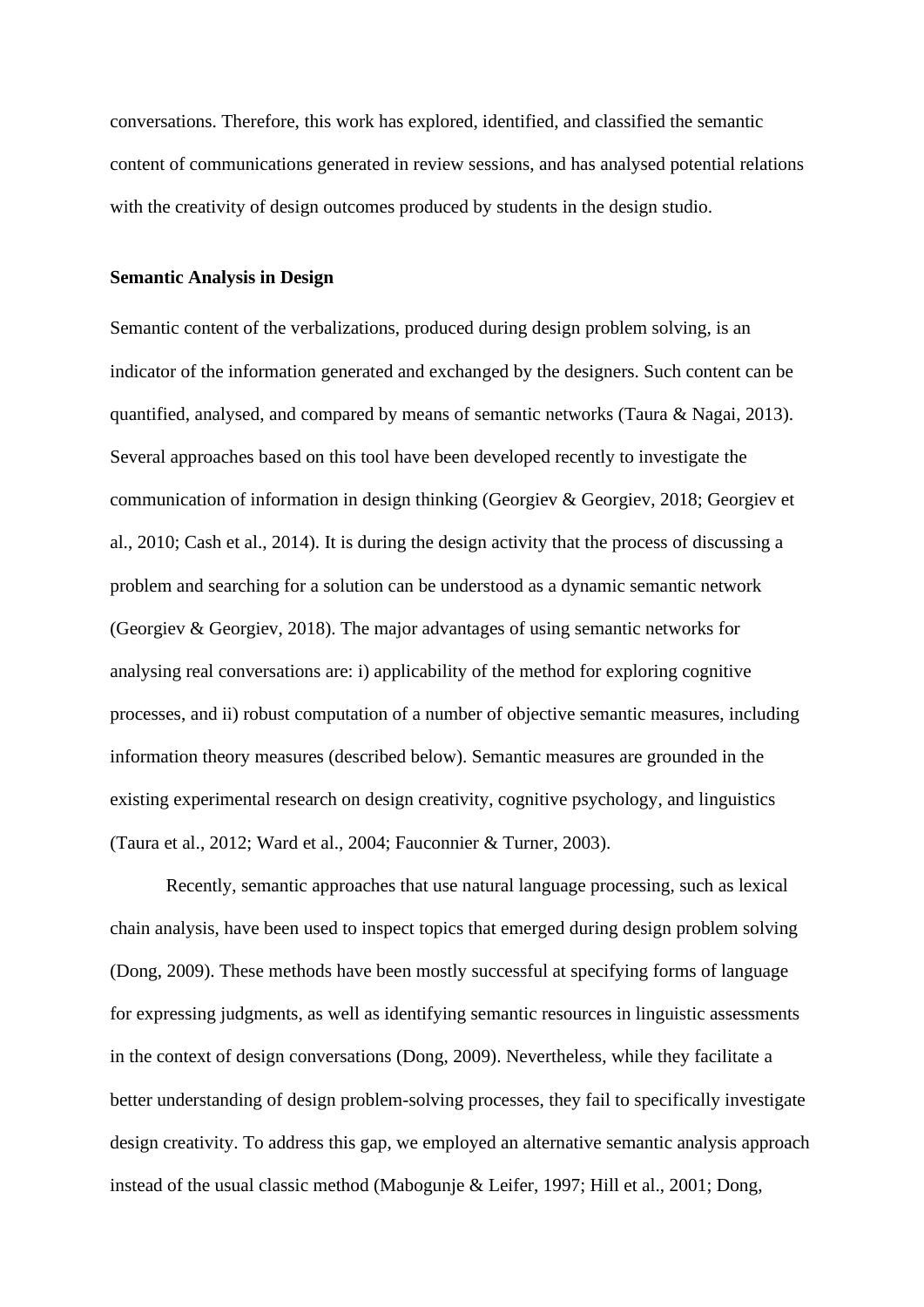2009). The proposed approach is not computationally demanding and uses measures of intrinsic phenomena in design. It is based on four semantic measures that are employed to quantify processes involved in design problem solving, these are: Polysemy, Abstraction, Information Content, and Semantic Similarity.

#### *Polysemy*

This measure is defined as potential of a word to have multiple meanings (Taura et al., 2012). Words can range from having a single meaning (e.g., the noun "aunt") to many (e.g., the noun "right" has eight meanings). Hence, polysemy is identified as manifestation of the flexibility of meaning potential in human thinking (Fauconnier & Turner, 2003; Georgiev & Taura, 2014). This measure can reveal the multiplicity of significations in a design object (Dabbeeru & Mukerjee, 2011). Moreover, it can be a source of creative inspiration, allowing for the exploration of different meanings of related concepts (Zhang & Saunders, 2014). Taura et al. (2012) showed that polysemy correlates significantly with originality of the ideas generated in a task synthesizing new design ideas from two initial concepts. In another study, Georgiev and Taura (2014) found that polysemy is the main feature of successful ideas (i.e., those that were considered in the final solution) discussed in design conversations.

#### *Abstraction*

This semantic measure is defined as the ability to generalise specific instances that have a higher level of detail in information. Hence, abstraction can be understood as a kind of thinking in which common features of specific instances are identified and removed to reduce their detail to the essential features (Saitta & Zucker, 2013). It is well known that abstract, compared to specific ways of thinking, can lead to novel and open-ended ideas (Ward et al., 2004; Welling, 2007; Saitta & Zucker, 2013); consequently, abstraction is a central characteristic of creative idea generation (Welling, 2007). Abstracting visual information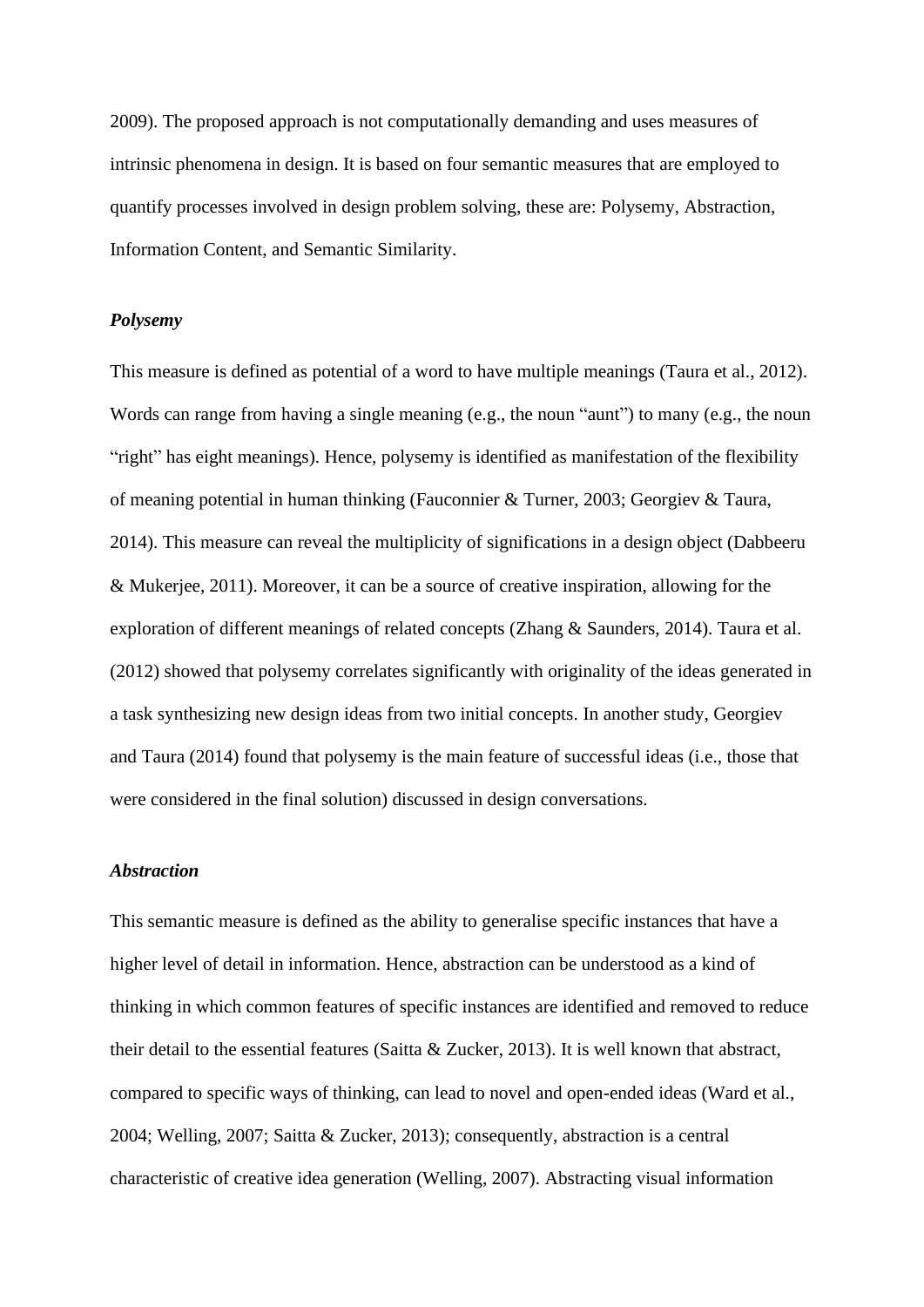from external sources can help in enhancing design creativity (Casakin & Goldschmidt, 1999; Goldschmidt, 2011). Moreover, generation of many original ideas is encouraged by the availability of abstract stimuli such as text (Gonçalves et al., 2012).

#### *Information content*

Information content is considered as a fundamental phenomenon of human language and thinking. It is defined as the amount of information transmitted by a specific unit of language in a certain context (Georgiev & Georgiev, 2018). For example, in this study nouns are a unit of language. Information Content measures the degree of informativeness of a unit. Thus, units with higher Information Content have a lower probability of occurrence in more general contexts (Meymandpour & Davis, 2016). In design, sharp drops in Information Content are found to be effective in quantifying design fixation while generating new ideas (Gero, 2011). Measuring entropy, i.e. lack of or gradual decline into disorder, based on Information Content in linkography, has been useful in detecting high and low scores in creativity during design sessions (Kan & Gero, 2017). Moreover, dissimilar levels of Information Content demonstrate different degrees of usefulness of solutions for designers in context of function-based models of design (Sen et al., 2010).

#### *Semantic similarity*

This is a measure that can be employed to quantify the strength of semantic relationships between words. In fact, the most typical measures used in natural language processing are those that are concerned with semantic similarity (e.g., Resnik, 1995). These rely on an "is-a" taxonomy that enables the measurement of how equal two words are, and how thoroughly they represent human similarity in judgments.

In a study conducted by Hill et al. (2001), semantic similarity in documents was employed to compute the affinity between two topics in design. Furthermore, it was used to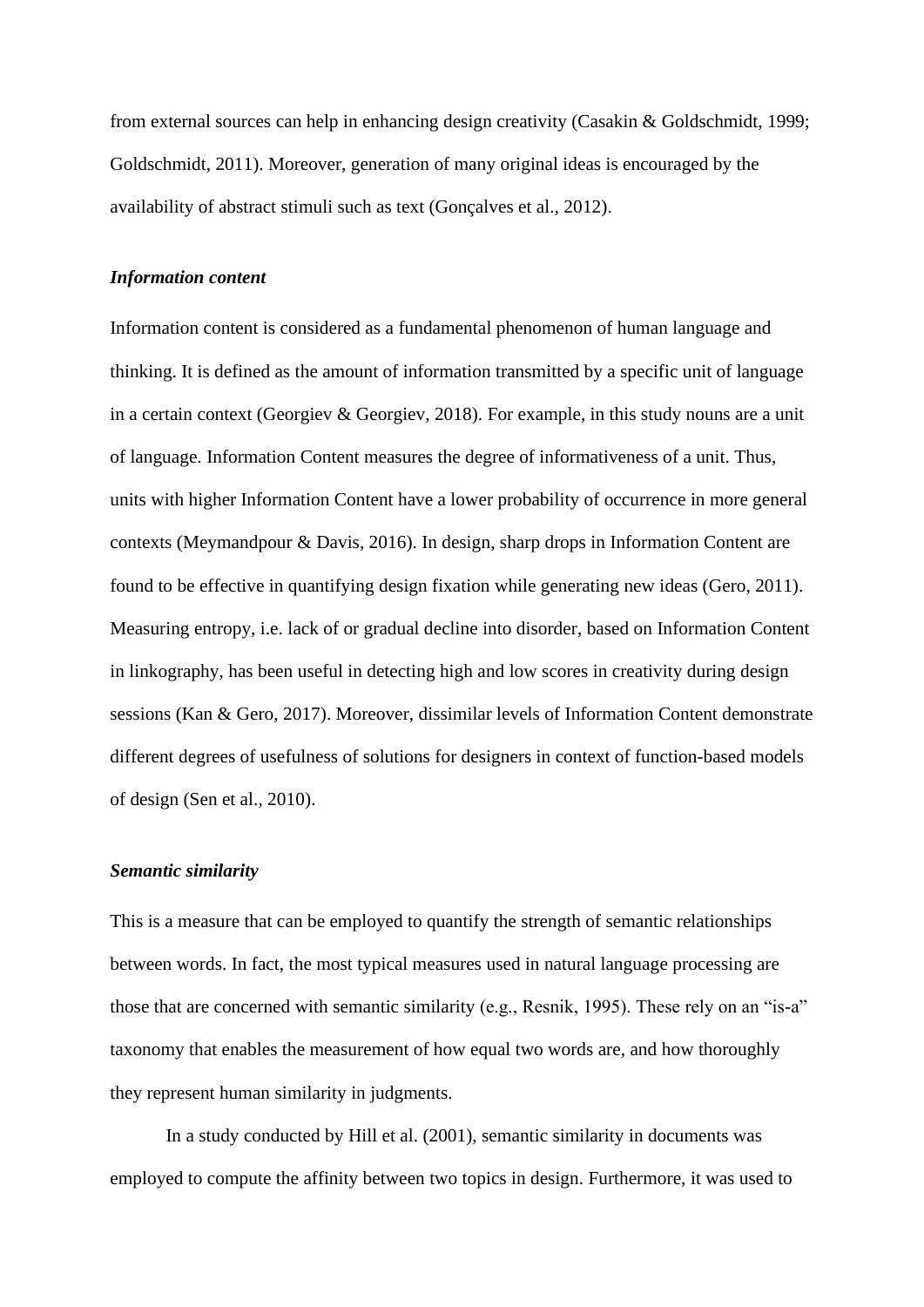represent the concept generation process and model design creativity (Taura et al., 2012). In a recent work, Georgiev and Georgiev (2018) demonstrated that semantic similarity could be helpful in identifying and representing the degree of divergence and convergence in design thinking. Nomaguchi et al. (2019) related this measure to the novelty of a design as an outcome of combining two initial concepts. Despite these studies, literature regarding semantic analysis of connections between verbalizations and design creativity is limited, and therefore, an aim of this study was to extend research in this direction.

Departing from existing literature (e.g., Taura et al., 2012; Ward et al., 2004; Gero, 2011; Han et al., 2018; Nomaguchi et al., 2019), it is expected that semantic measures will be useful in analysing the content of design conversations and predicting the creativity of design outcomes. Considering the participants' expertise, focus, and interest, it is also proposed that differences will be found between students and instructors cognitive representations developed during their conversations and the creativity of their design outcomes.

#### **Method**

The information analysed in this study is based on 35 design review conversations from the 10th Design Thinking Research Symposium (DTRS10) dataset (Adams & Siddiqui, 2013). DTRS10, themed "Design Review Conversations," was held at Purdue University in October 2014. Participants shared a common dataset, including single viewpoint videos, transcribed protocols (written as verbatim), and work products (artefacts such as work reports, presentations, and written feedback) of *in situ* design review conversations in authentic design settings, gathered over a period of three months (Adams & Siddiqui, 2013; Adams, 2015). The DTRS10 data focused on the nature of design reviews and instructor–student interactions across different contexts and perspectives (Adams, 2015) including a series of critique sessions carried out in the design studio. From all the available datasets corresponding to a variety of disciplines (e.g., service design, choreography design, or mechanical engineering)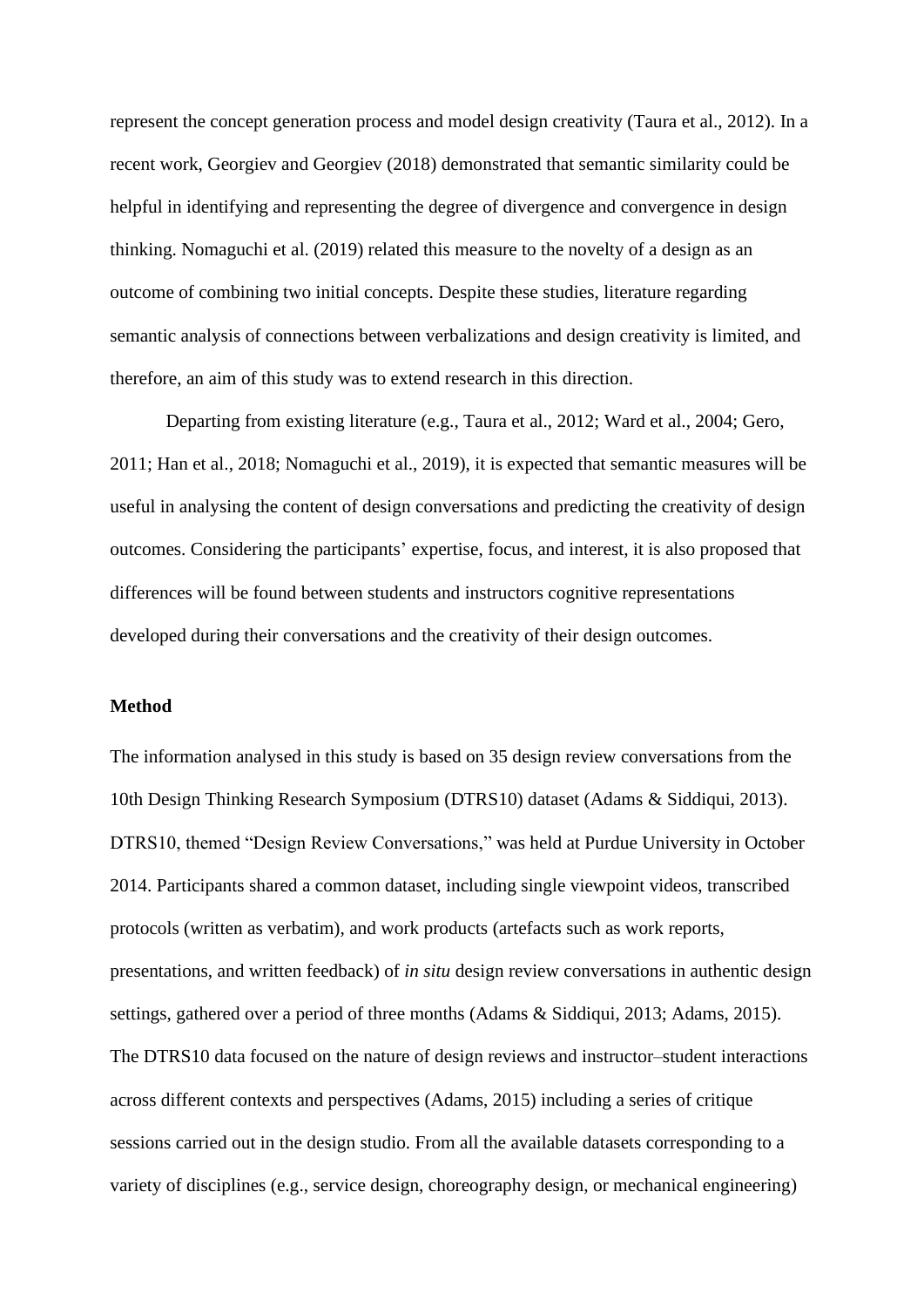industrial design was selected for this study for its richer content, continuous process, and more sessions and participants than other datasets. Industrial design conversations consisted of more than 59 000 words, from which more than 8100 nouns were identified. Therefore, this was considered appropriate for the methodology employed in this work.

A series of 35 design sessions were carried out in a design studio space over a period of nine weeks. They lasted around 15 minutes each, and 12 students (six each from the undergraduate and graduate class), all majoring in Industrial Design, participated. Students were engaged in two to five design review conversations. A group of two experienced design teachers (with extensive design coaching experience) and 16 guest experts took part as instructors in the individual sessions (one teacher and 10 guest experts participated in the conversations with the undergraduates, and another teacher and six guest experts were involved in sessions with the graduates). One was excluded from the group of students, owing to incomplete data.

Real-world design review conversations represent an exceptional source of data for understanding the constructs of design thinking. During the sessions, the instructors discussed and provided critique to students while developing a solution for a real client. The task of the junior students was to design 'impromptu' seating places. The main design requirements were to envision solutions which supported collaborative work environments and would be versatile in the industry (for a design example, see Figure 1). The task of the graduate students was to design a space 'Outside the Laundry Room'. The goal was to explore the laundry process of homeowners. A main design requirement was to develop solutions that might enhance the laundry experience (Adams & Siddiqui, 2014). For both junior and graduate students, design solutions were developed individually.

The assessment of the creativity metric was performed by two experienced independent referees with at least 20 years of teaching experience in the design studio. They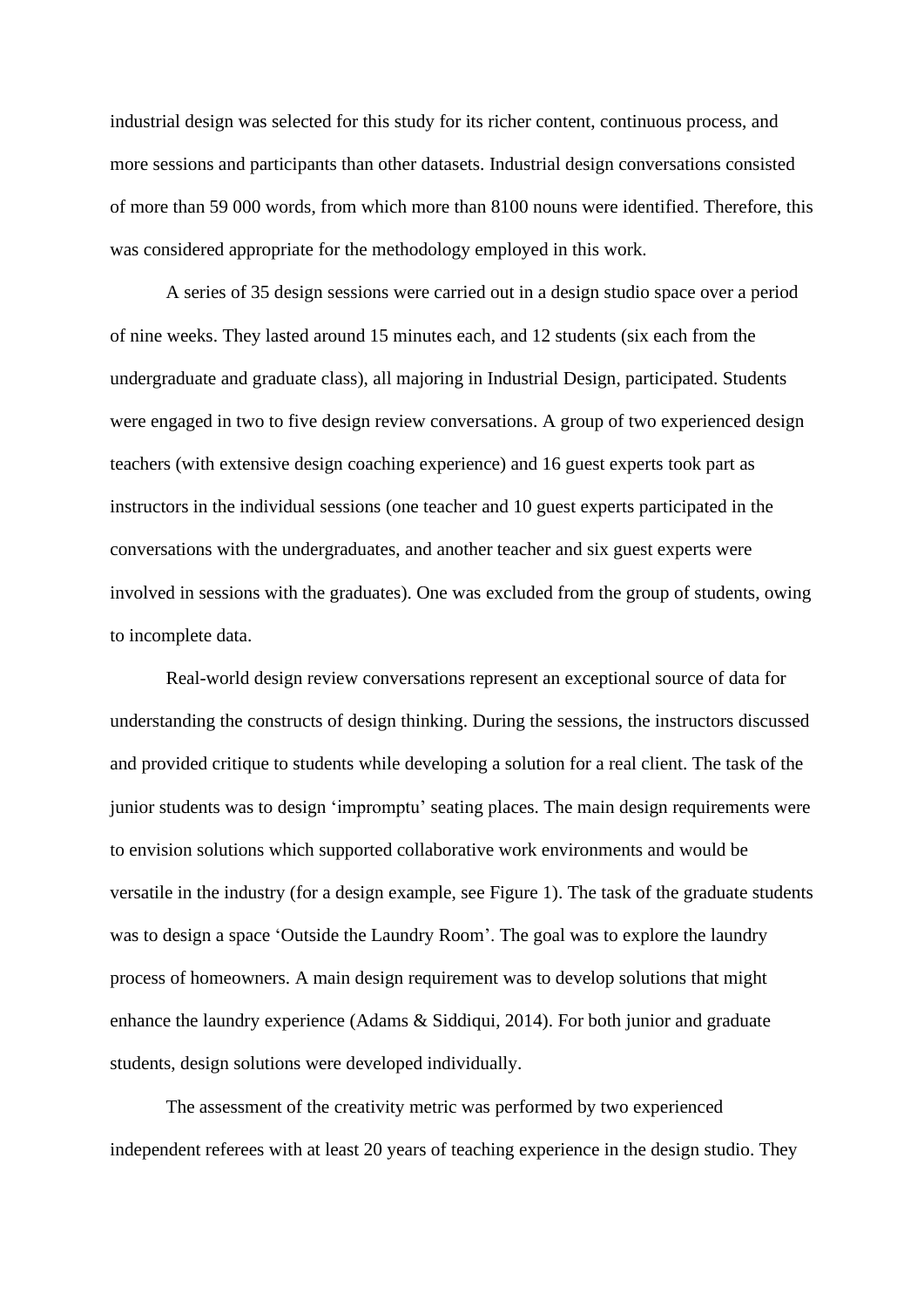did not participate in the design conversations or the data collection. A 5-point Likert scale ranging from 1 (low) to 5 (high) was used. The referees were requested to assess the creativity of the design outcomes produced by the students by means of the following five factors described and justified in sub-section assessment of design creativity: Originality (how dissimilar the solution is from standard solutions in the context of this study); Usability (efficiency, performance, and response to practical needs); Feasibility (technology/materiality), Overall Value (merit compared to standard solutions), and Overall Creativity (based on Amabile's Consensual Assessment Technique [CAT], 1996) which is a reliable measurement tool used by expert evaluators to assess the general creativity of products according to their knowledge).

Cohen's κ was run to determine whether there was agreement between the two referees in their assessments (Cohen, 1988). Table 1 depicts substantial and significant agreement for all assessed variables. According to Landis and Koch (1977), values of kappa above 0.61 represent substantial agreement, while values above 0.81 represent almost perfect agreement.

|  |  | Table 1. Cohen's kappa evaluation of agreement between the two referees |  |  |
|--|--|-------------------------------------------------------------------------|--|--|
|  |  |                                                                         |  |  |

|       | Originality | <b>Usability</b> | Feasibility | <b>Overall Value</b> | <b>Overall Creativity</b> |
|-------|-------------|------------------|-------------|----------------------|---------------------------|
| Kappa | 0.883       | 0.780            | 0.885       | 0.644                | 0.872                     |
| Sig.  | 0.000       | 0.000            | 0.000       | 0.000                | 0.000                     |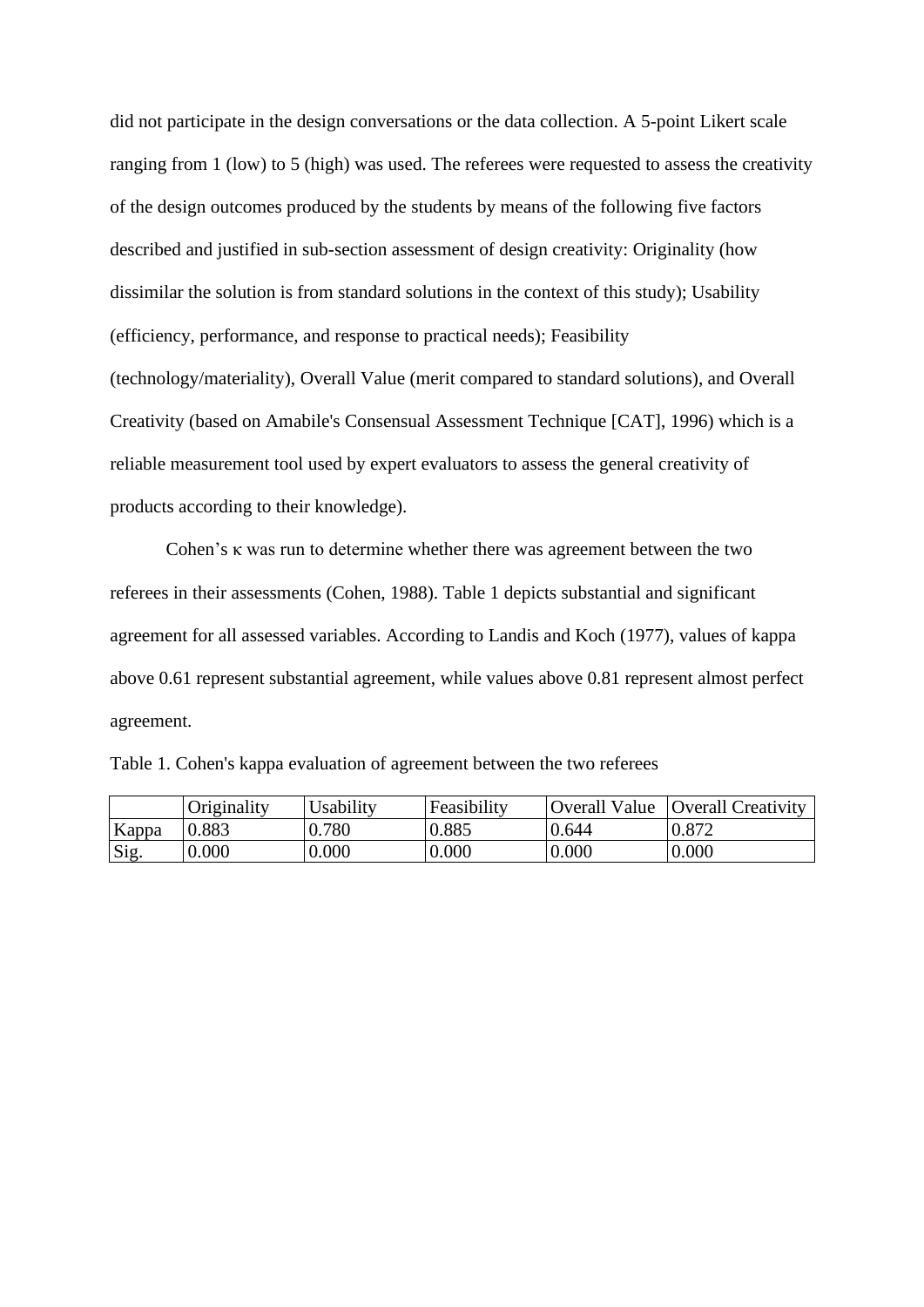

Figure 1. Examples of a design outcome by a graduate student (left) and a junior student (right) for two different design tasks

The sequence of design conversation for each student was analysed as a whole by computing the semantic measures from constructed graphs based on existing information-theoretic formulas (Resnik, 1997; Blanchard, 2008). These graphs are based on conversation transcripts, in which participants exchange and share ideas about the design task. For the sake of automating the calculations, standard natural language processing tools were used to extract nouns from the design conversations. These included the Natural Language Toolkit (NLTK) (Bird et al., 2009), TextBlob library (Loria, 2016), and WordNet 3.1 (Miller, 1998). Thereafter, a method based on Python scripts and dedicated software (WordGraph 3.1, a toolset in Wolfram Mathematica, cf., Georgiev & Georgiev, 2018) was employed to calculate the outlined semantic measures for these nouns. The four semantic measures of Polysemy, Abstraction, Information Content and Semantic Similarity were calculated as average values of all the conversations between students and instructors (Figure 2).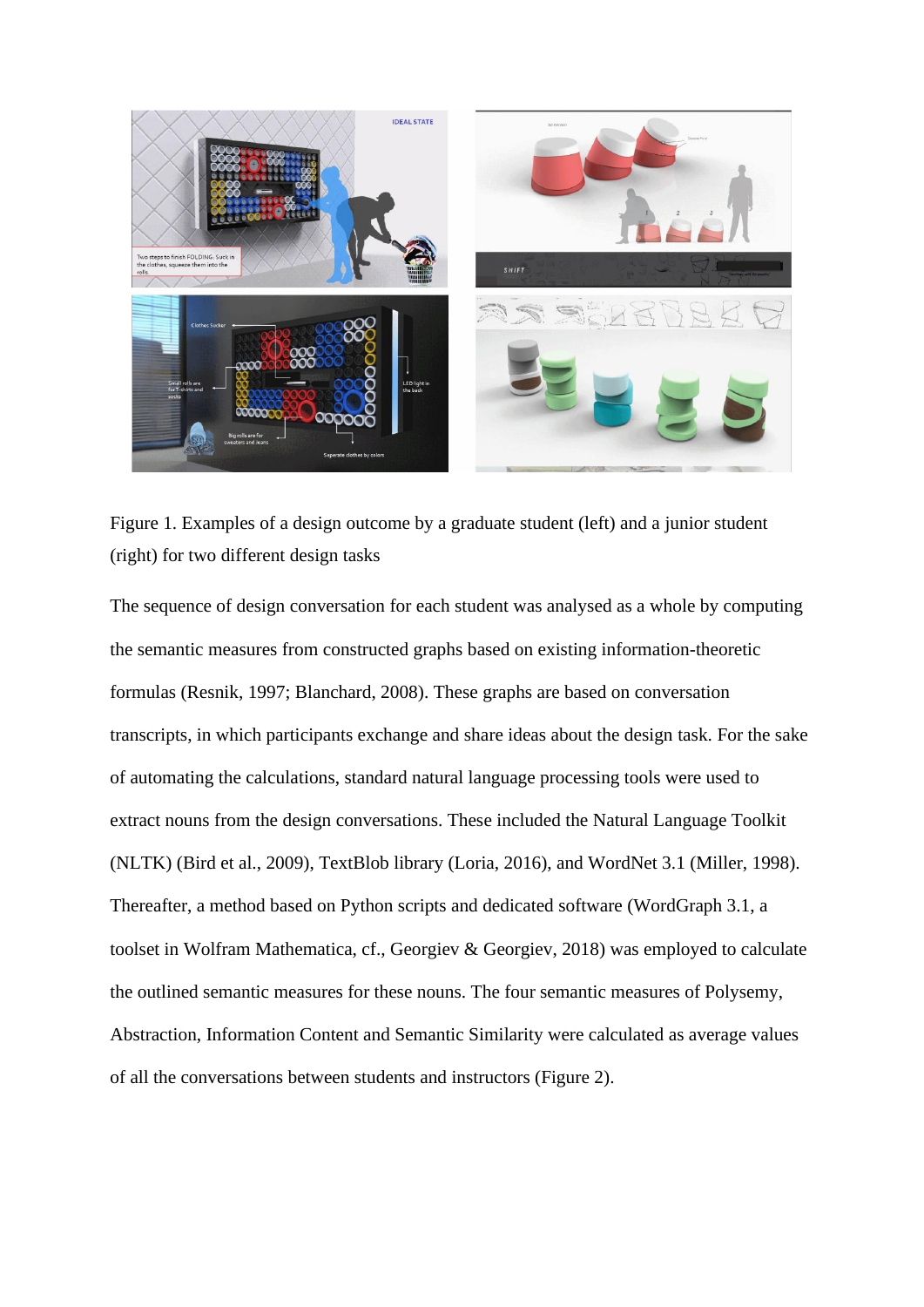

Figure 2. An example of a conversation between an instructor and an undergraduate student illustrating the use of semantic measures

The semantic approach considered in this study included the following subsequent steps: First, to construct semantic networks of nouns the data obtained from DTRS10 (Adams & Siddiqui, 2013) were cleaned to remove any indications of non-verbal expressions (e.g., 'laughter' or names) from the original transcripts. Second, the textual data was processed using part-of-speech tagging (identifying parts of speech) with the Natural Language Toolkit (Bird et al., 2009) to extract singular and plural nouns. Aided by Python scripts, all the identified nouns were processed by converting plurals into singular, discarding a small number of nouns that were not listed in the WordNet database (eight in total, approximately 0.2%).

WordNet is a large lexical public access internet database meaningfully related words and concepts are represented in a network by the means of conceptual semantic and lexical relations (Miller, 1998). The following is an example of four measures that were computed with WordNet 3.1. It uses a network composed of word nodes (connected in an "is-a" hierarchy, e.g., "car" is a "motor\_vehicle"), meaning nodes (terminal nodes representing all the meanings of a word node), and direct links between the nodes (Georgiev & Georgiev, 2018).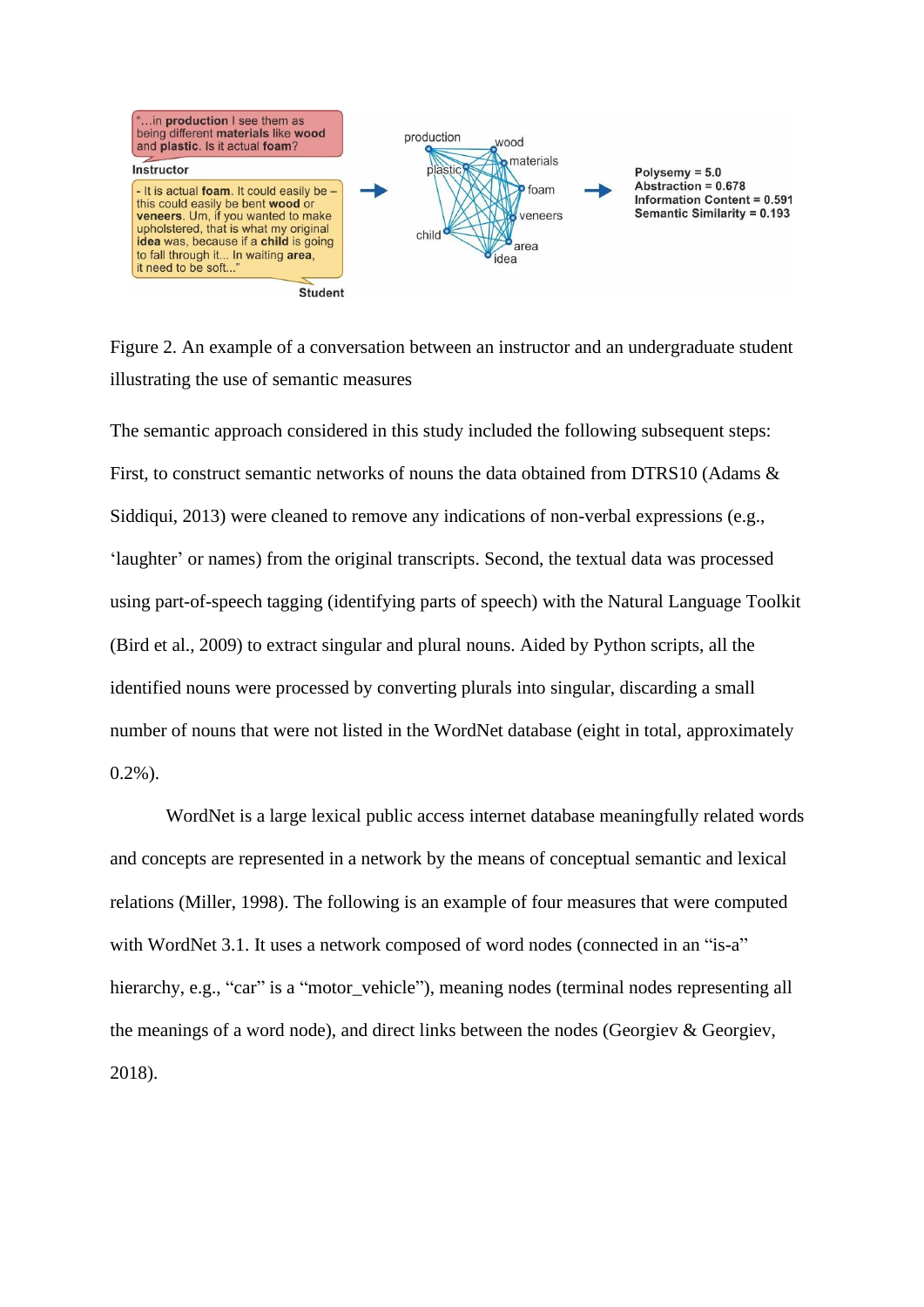The semantic measures of Polysemy, Abstraction, Information Content, and Semantic Similarity are illustrated in Figure 3 (a, b, c, and d, respectively), and are explained as follows:

Polysemy was measured by the number of direct links between a word node (e.g., "carriage") and its associated meaning nodes, counting the number of meanings of the word node (Taura et al., 2012; Georgiev & Taura, 2014). For example, the node "carriage" has five meaning nodes: "passenger\_car," "rig," "posture," "machine\_part," and "stroller" (Figure 3a).

In this study we adopted the simplest possible measure of Abstraction (Georgiev  $\&$ Georgiev, 2018) by calculating the distance of a word to the most abstract word in the tree. Abstraction is the normalized fraction of the distance of shortest path from the root word node to a word node by the maximal shortest path from the root in the network. Abstraction accounts for how generalized the word node is compared to the most specific instance (Georgiev & Georgiev, 2018). For example, the shortest path length of "carriage" to the root node "entity" is six (Figure 3b).

In addition, we endorsed Blanchard et al.'s (2008) Information Content measure as it was successful in analysing design problem solving (Georgiev & Georgiev, 2018). Information Content is measured as a normalized fraction of the number of leaves of the word node, and the maximal number of leaves in the network (Blanchard, 2008; Georgiev & Georgiev, 2018). For example, the Information Content of "carriage" is 0.686 and that of "car" is 0.635 (Figure 3c). There are many well-known semantic similarity measures, for example, path-based, Leacock–Chodorow, Wu–Palmer, Resnik (see Georgiev & Georgiev, 2018; Georgiev et al., 2010) some of which have been employed in a design context (e.g., Taura et al., 2012; Yamamoto et al., 2009). In the present study we adopted Resnik's (1995) semantic similarity measure since it proved successful in analysing design conversations (Georgiev & Georgiev, 2018). Accordingly, Semantic Similarity of two-word nodes, say B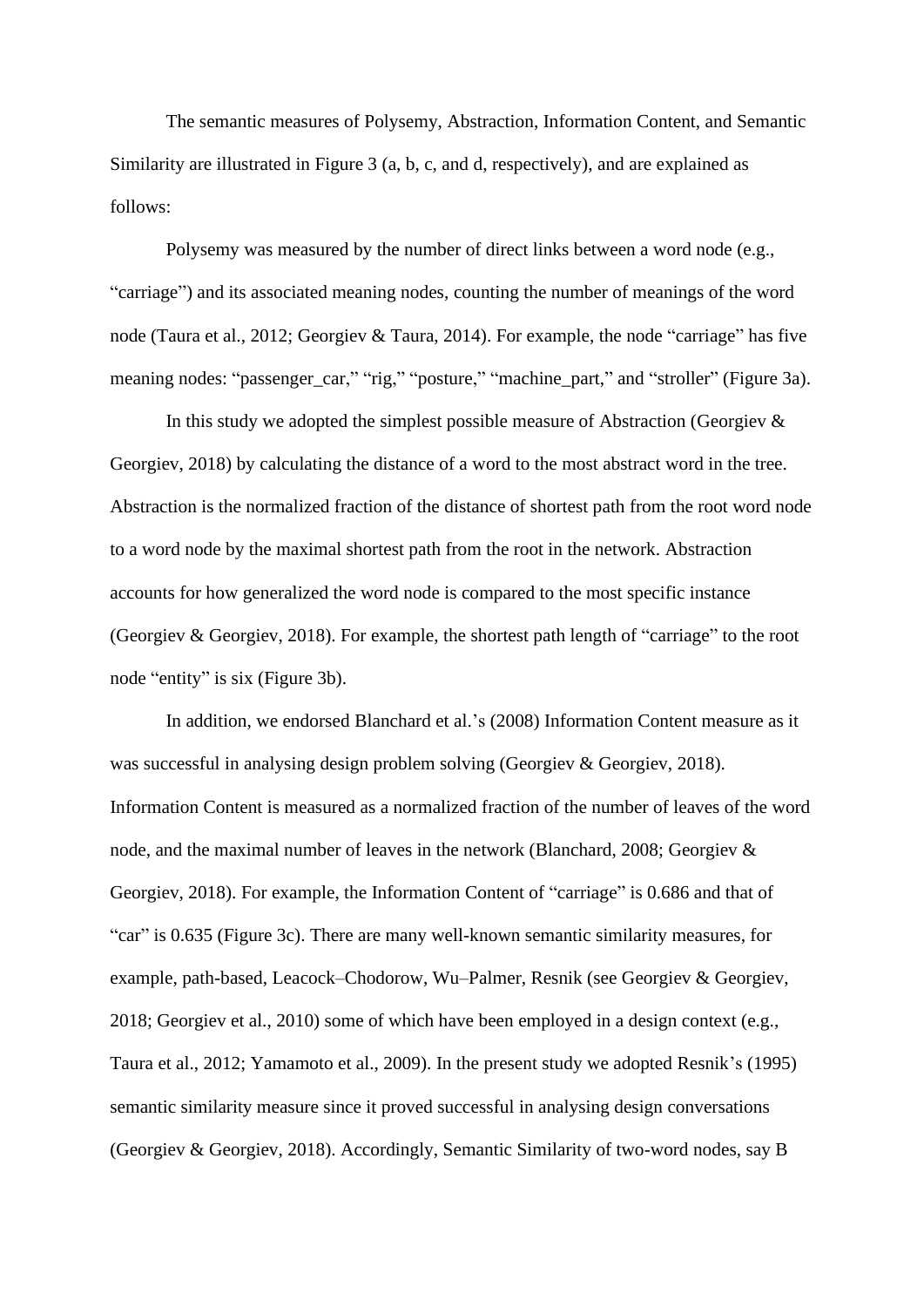and C, was measured by the Information Content of the lowest common subsumer (LCS) of two words, say 'A' (Resnik, 1995) quantifying how alike the two-word nodes are. (e.g., the LCS of "carriage" and "ship" is "vehicle") (Figure 3d).



Figure 3. Examples of semantic measures (round nodes are word nodes, and diamond nodes are meaning nodes)

#### **Results**

#### *Collective contribution of students and instructors*

To explore the relation between the four semantic measures and the five creativity variables for the collective contribution of all parties in the design conversations, a Spearman correlation analysis was conducted and reported along with descriptive statistics in Table 2. Significant correlations between Polysemy and Usability, and Polysemy and Feasibility were observed. Further significant correlations were found between Abstraction and Feasibility, Information Content and Originality, and Information Content and Overall Creativity. Finally, Semantic Similarity was observed to correlate with Overall Value.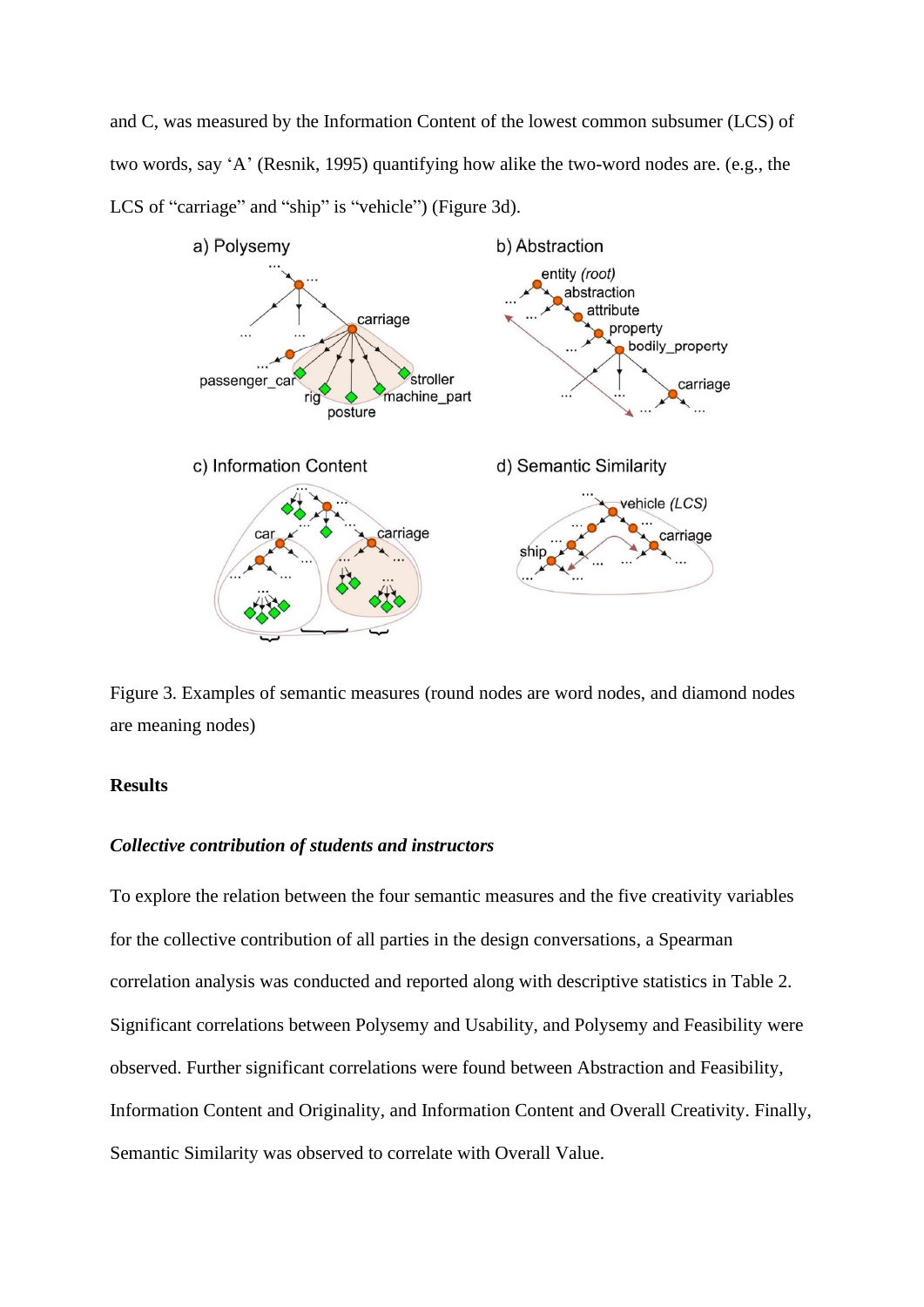| Variable                                                   | Mean Std. |                   | Min                                               | Max         | Originalit                               | Usabilit  | Feasibilit | Overall   | Overall    |
|------------------------------------------------------------|-----------|-------------------|---------------------------------------------------|-------------|------------------------------------------|-----------|------------|-----------|------------|
|                                                            |           | Dev               |                                                   |             |                                          |           |            | Value     | Creativit  |
|                                                            |           |                   |                                                   |             |                                          |           |            |           |            |
| Polysemy                                                   |           | 5.410 0.329 4.949 |                                                   | 5.809 0.015 |                                          | $0.618**$ | $0.615**$  | 0.471     | $-0.100$   |
|                                                            |           |                   |                                                   |             |                                          |           |            |           |            |
| Abstraction 0.709 0.007 0.699 0.720 -0.410                 |           |                   |                                                   |             |                                          | 0.135     | $0.860***$ | 0.014     | $-0.404$   |
|                                                            |           |                   |                                                   |             |                                          |           |            |           |            |
| Informatio                                                 |           |                   |                                                   |             | $0.700$   0.008   0.688   0.714   .657** | $-0.213$  | $-0.471$   | 0.176     | $0.800***$ |
| n Content                                                  |           |                   |                                                   |             |                                          |           |            |           |            |
| Semantic                                                   | 0.189     |                   | $\vert 0.010 \vert 0.174 \vert 0.201 \vert 0.076$ |             |                                          | 0.490     | 0.450      | $0.695**$ | $-0.152$   |
| Similarity                                                 |           |                   |                                                   |             |                                          |           |            |           |            |
| Notes: $N = 11$ ; * $p < 1$ , ** $p < 0.05$ , *** $p < 01$ |           |                   |                                                   |             |                                          |           |            |           |            |

Table 2. Descriptive statistics and Spearman correlations for all conversations between semantic measures and creativity variables of the outcomes

To investigate whether the creativity of the design products could be predicted from the different semantic measures, several stepwise multiple regression analyses were performed with the four semantic measures as predictors, and five creativity factors as dependent variables.

A multiple regression was run to predict Originality from Polysemy, Abstraction, Information Content, and Semantic Similarity. The stepwise model significantly predicted Originality,  $F(2, 9) = 8.620$ ,  $p = .008$ , adj.  $R^2 = .657$ . Information Content and Semantic Similarity variables added statistical significance to the prediction,  $p = .003$ , and  $p = .031$ , respectively (See Table 3, Regression 1). The results indicate a positive effect of Information Content and Semantic Similarity together on the Originality of the outcomes.

A second multiple regression was conducted to predict Feasibility from the four semantic measures. It was found that the stepwise model predicted Feasibility,  $F(1, 10) =$ 19.270, p =.001, adj.  $R^2$  =.658, which was statistically significant. Abstraction contributed significantly to this prediction,  $p = 0.001$ , which proved a positive effect on Feasibility. See Table 3 (Regression 2) for regression coefficients and standard errors.

A further multiple regression explored the contribution of the four semantic measures on Overall Value. The stepwise model significantly predicted Overall Value,  $F(3, 8) =$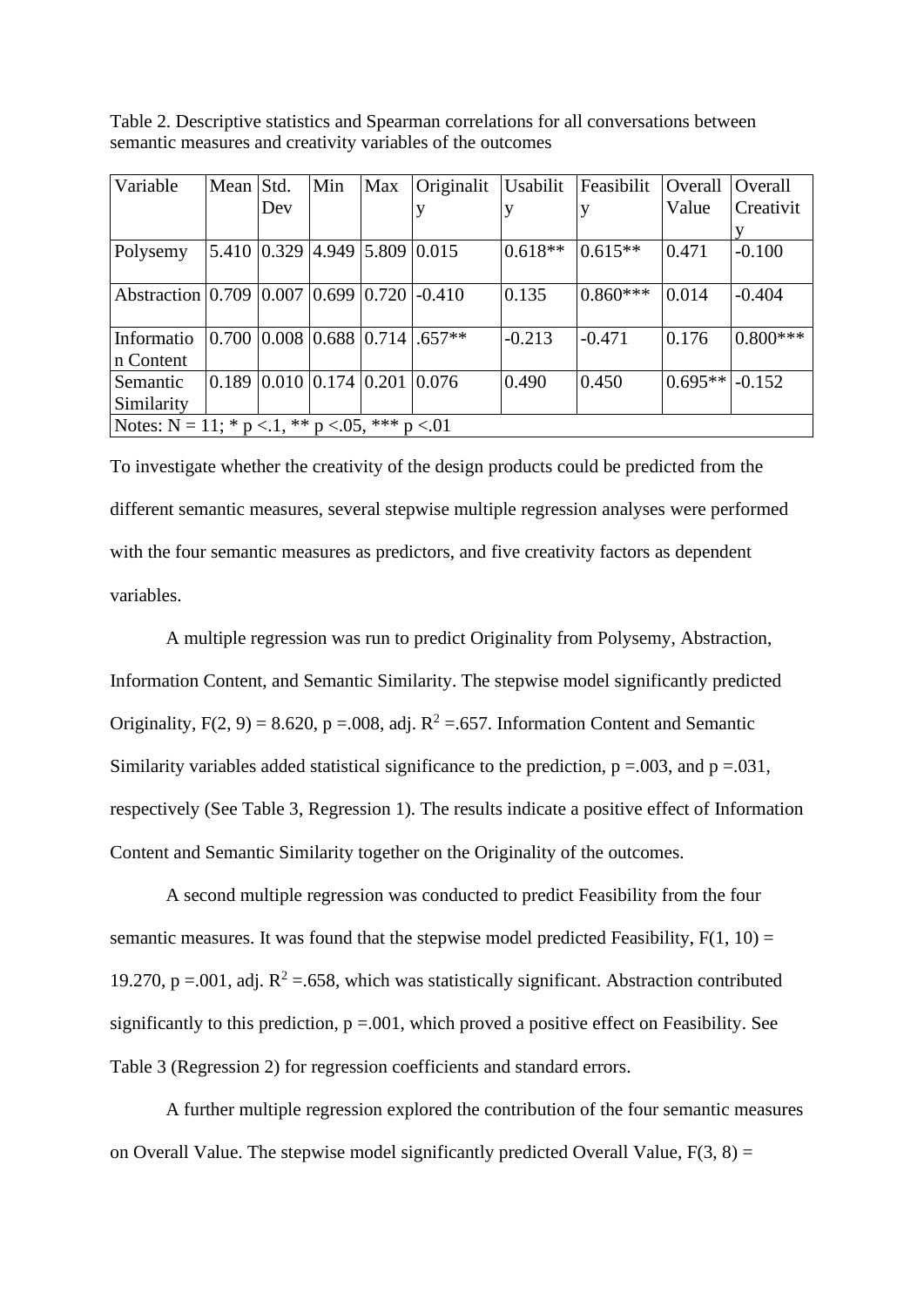17.235, p =.001, adj.  $R^2$  =.866. Polysemy, Information Content, and Semantic Similarity variables added significantly to the prediction,  $p = .002$ ,  $p = .006$ , and  $p = .049$ , respectively (See Table 3, Regression 3). A negative effect of Polysemy and a positive effect of Information Content and Semantic Similarity were observed on Overall Value.

Finally, multiple regression was run to predict Overall Creativity from the semantic measures. It was found that the stepwise model significantly predicted Overall Creativity, F(1, 11) = 13.087, p = 0.05, adj.  $R^2$  = 5.67. Only Information Content contributed to the prediction, p =.005, which indicated a positive effect on Overall Creativity (See Table 3, Regression 4).

| Table 3. Results of regression analyses for Originality, Feasibility, Overall Value, and Overall |  |  |  |  |
|--------------------------------------------------------------------------------------------------|--|--|--|--|
| Creativity                                                                                       |  |  |  |  |

| Variable                                                   | Regression 1:              |        | Regression 2:  |        | Regression 3:        |        | Regression 4:             |        |
|------------------------------------------------------------|----------------------------|--------|----------------|--------|----------------------|--------|---------------------------|--------|
|                                                            | Originality                |        | Feasibility    |        | <b>Overall Value</b> |        | <b>Overall Creativity</b> |        |
|                                                            | Coeff.                     | S.E.   | Coeff.         | S.E.   | Coeff.               | S.E.   | Coeff.                    | S.E.   |
| Constant                                                   | $-125.192$                 | 30.972 | $-89.467$      | 21.264 | $-56.555$            | 13.225 | $-60.577$                 | 17.633 |
| Polysemy                                                   |                            |        |                |        | $-2.682**$           | 1.155  |                           |        |
| Abstraction                                                |                            |        | 131.635 29.987 |        |                      |        |                           |        |
|                                                            |                            |        | ***            |        |                      |        |                           |        |
|                                                            | Information   $162.186***$ | 39.469 |                |        | $62.178***$          |        | $16.975$ 91.090***        | 25.179 |
| Content                                                    |                            |        |                |        |                      |        |                           |        |
| Semantic                                                   | 79.536**                   | 31.079 |                |        | $161.651***$         | 35.248 |                           |        |
| Similarity                                                 |                            |        |                |        |                      |        |                           |        |
| Notes: $N = 11$ ; * $p < 1$ , ** $p < 0.05$ , *** $p < 01$ |                            |        |                |        |                      |        |                           |        |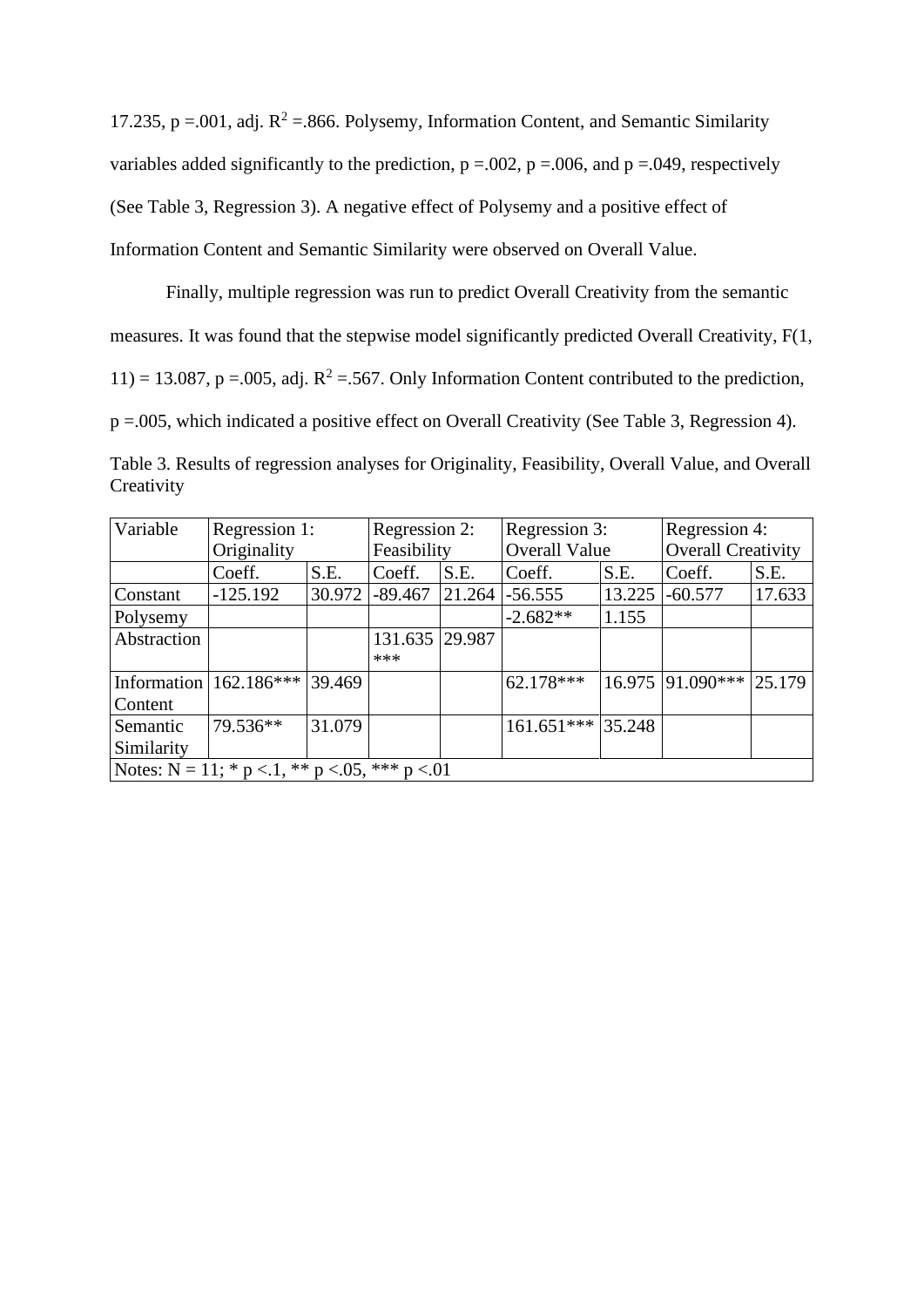In sum, the results of the collective input of students and instructors to the design conversation showed that Information Content and Semantic Similarity predicted Originality, and Information Content contributed to Overall Creativity. Furthermore, Abstraction predicted Feasibility, while Semantic Similarity, Information Content, and Polysemy influenced Overall Value. However, we expected each of the parties to have a different contribution to the conversation, meaning different relations between the semantic content of their verbalizations and the creativity of the design outcomes. Therefore, in the following section we analysed the individual contributions of students and instructors to the design conversations.

# *Creativity variables and semantic measures in verbalizations: Individual contribution of instructors and students*

To explore the individual verbalizations of students and instructors in the design conversations, the relations between the four semantic measures and the five creativity variables were analysed separately for each group. Spearman correlation analyses were performed and reported along with descriptive statistics in Table 4 for instructors, and Table 5 for students.

For the instructors, the results showed significant correlations between Feasibility and all four semantic measures. Notably, the correlation in case of Information Content was negative, while correlations at level p <.1 were observed between Polysemy/Semantic Similarity and Usability.

For the students, Semantic Similarity was observed to correlate with Overall Value. Correlations at level p <.1 were observed between Polysemy and Overall Value and between Abstraction and Overall Creativity.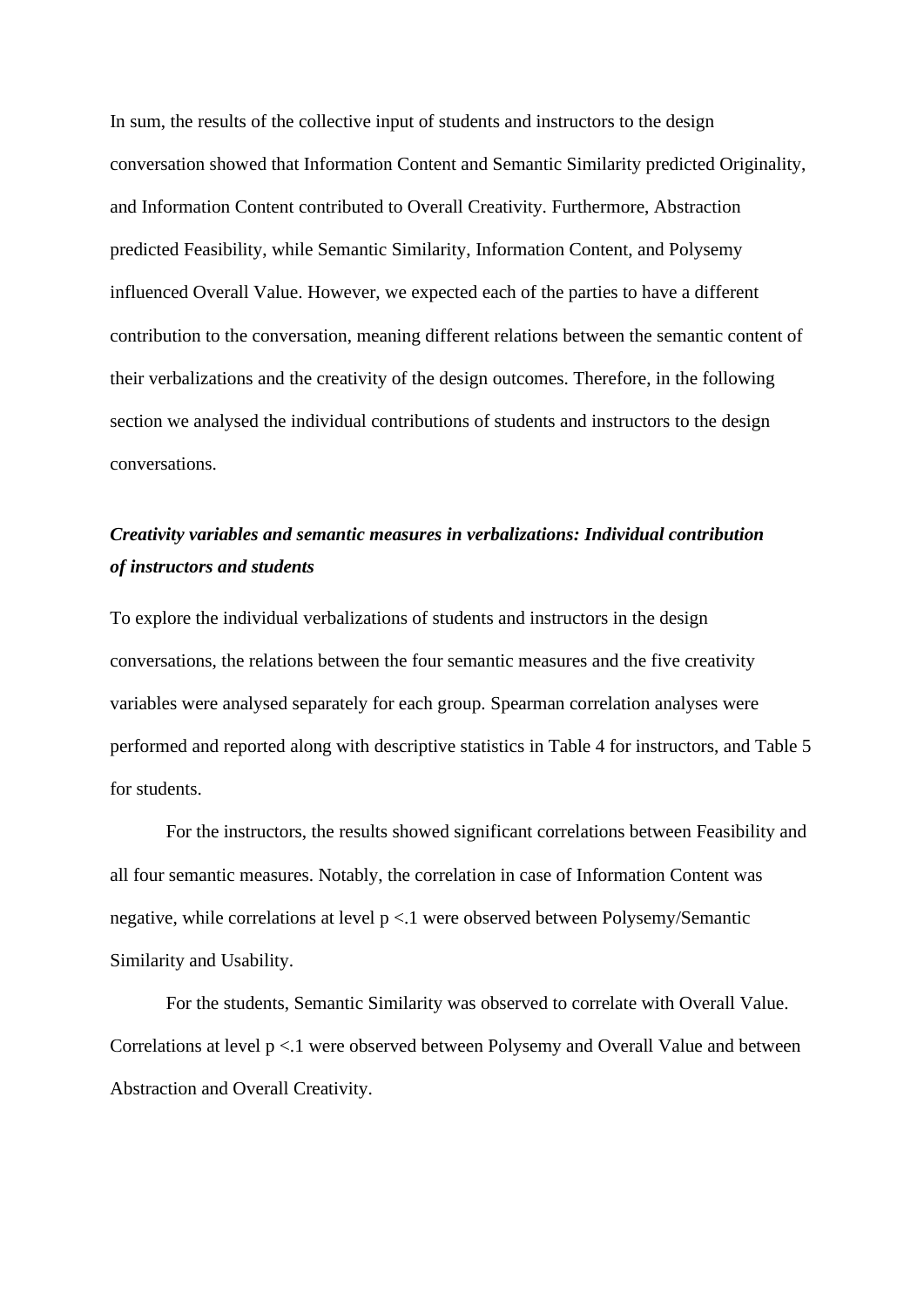| Variable                                                   | Mean Std. |     | Min                                     | Max | Originalit                                                          |          | Usability Feasibilit |       | Overall Overall |
|------------------------------------------------------------|-----------|-----|-----------------------------------------|-----|---------------------------------------------------------------------|----------|----------------------|-------|-----------------|
|                                                            |           | Dev |                                         |     |                                                                     |          |                      | Value | Creativity      |
| Polysemy                                                   |           |     |                                         |     | 5.605 0.439 5.048 6.508 -0.098                                      | $0.526*$ | $0.749***$           | 0.291 | $-0.089$        |
| Abstraction 0.665 0.012 0.643 0.682 -0.007                 |           |     |                                         |     |                                                                     | 0.316    | $0.605**$            | 0.209 | $-0.019$        |
| Informatio<br>n Content                                    |           |     | $0.696$ $0.015$ $0.674$ $0.716$ $0.178$ |     |                                                                     | $-0.306$ | $-0.626**$           | 0.007 | 0.226           |
| Semantic<br>Similarity                                     |           |     |                                         |     | $\vert 0.194 \vert 0.011 \vert 0.174 \vert 0.213 \vert 0.098 \vert$ | $0.522*$ | $0.698**$            | 0.360 | $-0.133$        |
| Notes: $N = 11$ ; * $p < 1$ , ** $p < 0.05$ , *** $p < 01$ |           |     |                                         |     |                                                                     |          |                      |       |                 |

Table 4. Descriptive statistics and Spearman correlations for instructors

Table 5. Descriptive statistics and Spearman correlations for students

| Variable                                                   | Mean Std. |                                                     | Min | Max | Originalit                                           | Usabilit | Feasibilit | Overall   | Overall   |
|------------------------------------------------------------|-----------|-----------------------------------------------------|-----|-----|------------------------------------------------------|----------|------------|-----------|-----------|
|                                                            |           | Dev                                                 |     |     |                                                      | Ŋ        | V          | Value     | Creativit |
|                                                            |           |                                                     |     |     |                                                      |          |            |           |           |
| Polysemy                                                   |           |                                                     |     |     | $5.714 \mid 0.557 \mid 4.639 \mid 6.990 \mid -0.084$ | 0.227    | 0.489      | $0.504*$  | $-0.196$  |
|                                                            |           |                                                     |     |     |                                                      |          |            |           |           |
| Abstractio                                                 |           |                                                     |     |     | $0.662$   $0.012$   $0.640$   $0.676$   $-0.414$     | 0.220    | 0.453      | 0.234     | $-0.541*$ |
| n                                                          |           |                                                     |     |     |                                                      |          |            |           |           |
|                                                            |           |                                                     |     |     |                                                      |          |            |           |           |
| Informatio                                                 |           | $0.684$   0.022   0.645   0.710   0.247             |     |     |                                                      | 0.011    | $-0.036$   | $-0.176$  | 0.344     |
| n Content                                                  |           |                                                     |     |     |                                                      |          |            |           |           |
| Semantic                                                   |           | $0.200 \mid 0.020 \mid 0.161 \mid 0.246 \mid 0.185$ |     |     |                                                      | 0.409    | 0.155      | $0.723**$ | $-0.026$  |
| Similarity                                                 |           |                                                     |     |     |                                                      |          |            | $\ast$    |           |
| Notes: $N = 11$ ; * $p < 1$ , ** $p < 0.05$ , *** $p < 01$ |           |                                                     |     |     |                                                      |          |            |           |           |

Further regression analyses were conducted to analyse the individual contributions of instructors and students to the design activity. A multiple regression was performed to predict Usability from Polysemy, Abstraction, Information Content, and Semantic Similarity. The stepwise model significantly predicted Usability,  $F(1, 10) = 7.190$ , p =.023, adj.  $R^2 = .418$ . Semantic Similarity added to the prediction,  $p = 0.023$ . Regression coefficients and standard errors are reported in Table 6 (Regression 5). The results showed a significant positive effect of Semantic Similarity on Usability.

Another multiple regression tested the contribution of the four semantic measures on Feasibility. The stepwise model significantly predicted Feasibility,  $F(1, 10) = 10.219$ ,  $p = .010$ ,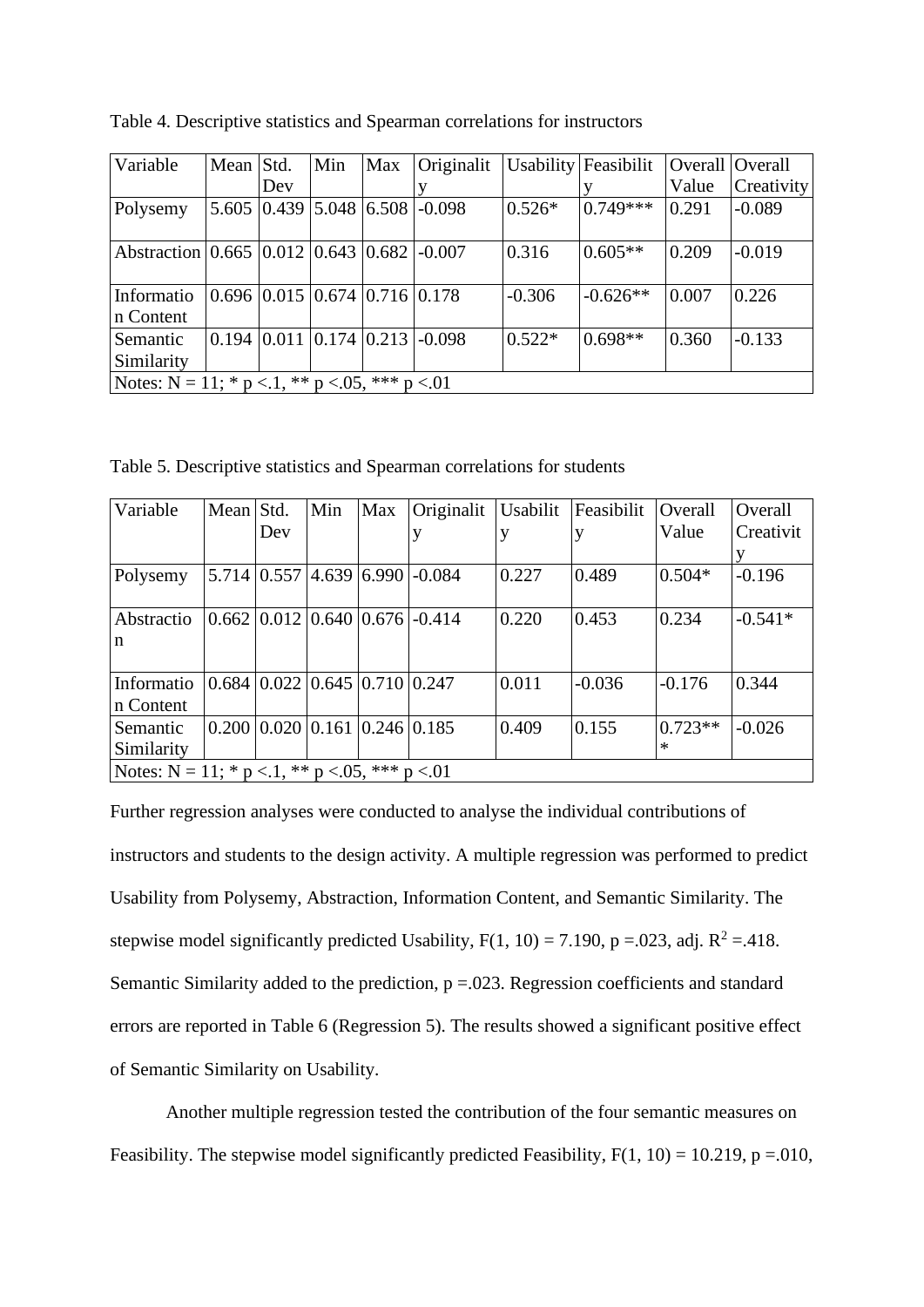adj.  $R^2 = 505$ . Polysemy added to this prediction, p = 0.010 (See Table 6, Regression 5). The results showed a positive effect of Polysemy on Feasibility.

| Variable                                                       | Regression 5: |        | Regression 6: |       |  |  |  |
|----------------------------------------------------------------|---------------|--------|---------------|-------|--|--|--|
|                                                                | Usability     |        | Feasibility   |       |  |  |  |
|                                                                | Coeff.        | S.E.   | Coeff.        | S.E.  |  |  |  |
| Constant                                                       | $-8.821$      | 4.385  | $-6.253$      | 3.177 |  |  |  |
| Polysemy                                                       |               |        | 1.798***      | 0.563 |  |  |  |
| Abstraction                                                    |               |        |               |       |  |  |  |
| Information                                                    |               |        |               |       |  |  |  |
| Content                                                        |               |        |               |       |  |  |  |
| Semantic                                                       | 60.357**      | 22.509 |               |       |  |  |  |
| Similarity                                                     |               |        |               |       |  |  |  |
| Notes: $N = 11$ ; * $p < 1$ , ** $p < 0.05$ ,<br>***<br>< 0.01 |               |        |               |       |  |  |  |

Table 6. Results of regression analyses for instructors for Usability and Feasibility

A final multiple regression was run to predict Overall Value from the four measures. It was observed that the stepwise model significantly predicted Overall Value,  $F(1, 10) = 5.736$ , p =.038, adj.  $R^2$  =.364. Semantic Similarity had a significant input to the prediction, p =.038 (See Table 7, Regression 7). The results suggested a positive effect of Semantic Similarity on Overall Value.

Table 7. Results of regression analyses for students for Overall Value

| Variable                             | Regression 7:        |        |  |  |  |  |
|--------------------------------------|----------------------|--------|--|--|--|--|
|                                      | <b>Overall Value</b> |        |  |  |  |  |
|                                      | Coeff.               | S.E.   |  |  |  |  |
| Constant                             | $-2.154$             | 2.146  |  |  |  |  |
| Polysemy                             |                      |        |  |  |  |  |
| Abstraction                          |                      |        |  |  |  |  |
| Information                          |                      |        |  |  |  |  |
| Content                              |                      |        |  |  |  |  |
| Semantic                             | $25.731**$           | 10.744 |  |  |  |  |
| Similarity                           |                      |        |  |  |  |  |
| Notes: $N = 11$ ; * $p < 1$ , ** $p$ |                      |        |  |  |  |  |
| $< 0.05$ , *** p $< 0.01$            |                      |        |  |  |  |  |

In summary, Semantic Similarity was found to predict Usability for instructors, and Polysemy predicted Feasibility, while for students, Semantic Similarity predicted Overall Value.

Figure 4 summarizes all the regression-based relations between the semantic measures and the creativity variables identified during the design conversations.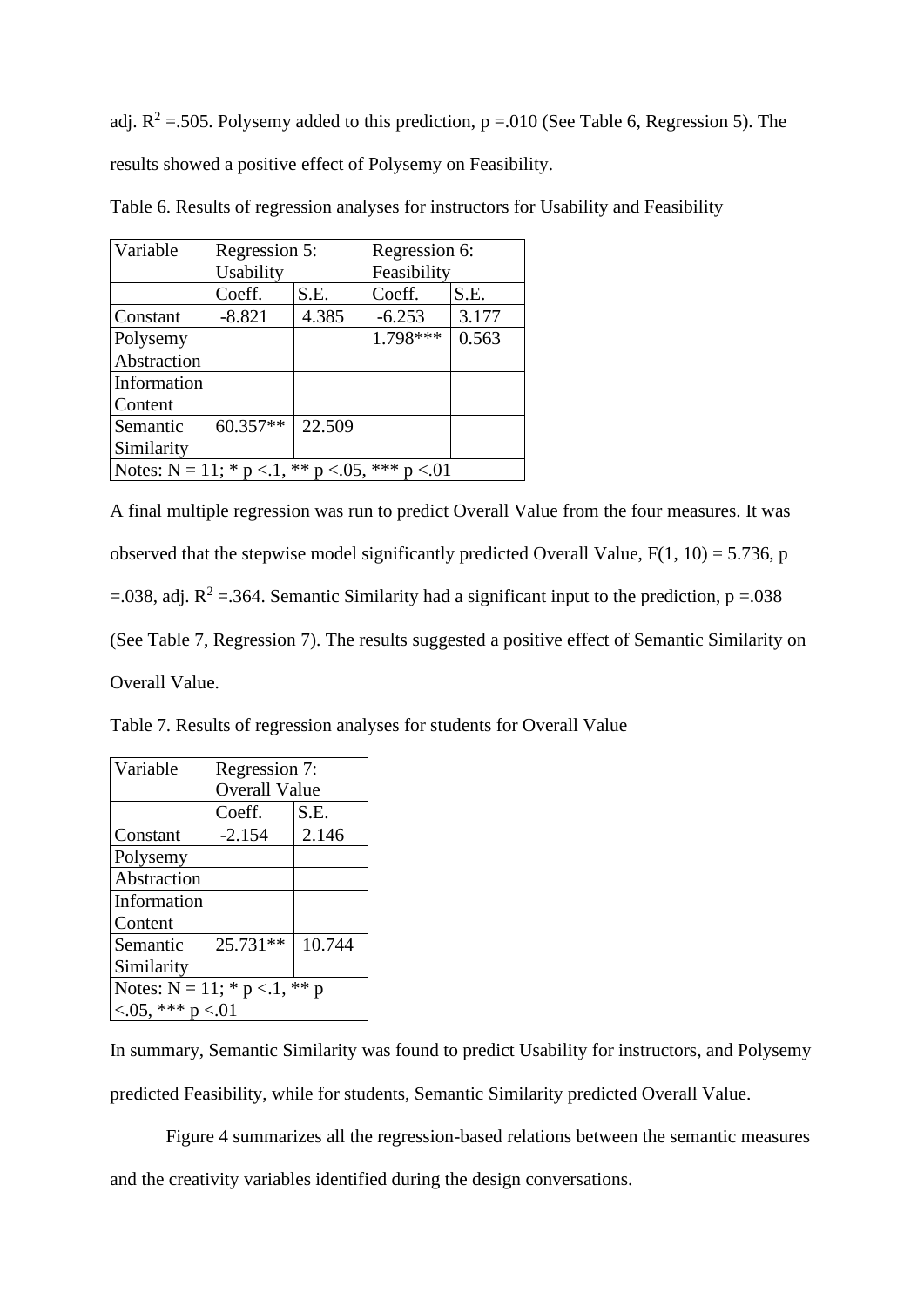

Figure 4. Regression-based relations among semantic measures and creativity variables for collective and individual contributions in the conversations between instructors and students. Arrows indicate prediction.

### **Discussion**

#### *Collective contribution of students and instructors to design conversations*

## *Semantic measures, Originality, and Overall Creativity*

The findings revealed that together Information Content and Semantic Similarity had a significant positive effect on the Originality of final solutions. Further, Information Content was also found to have a significant positive effect on Overall Creativity. This finding is in line with Gero (2011), who showed that a significant drop in Information Content was related to design fixation (defined as a contrasting feature of creativity). Georgiev and Georgiev (2018) also observed that an increase in Information Content led to an increase in the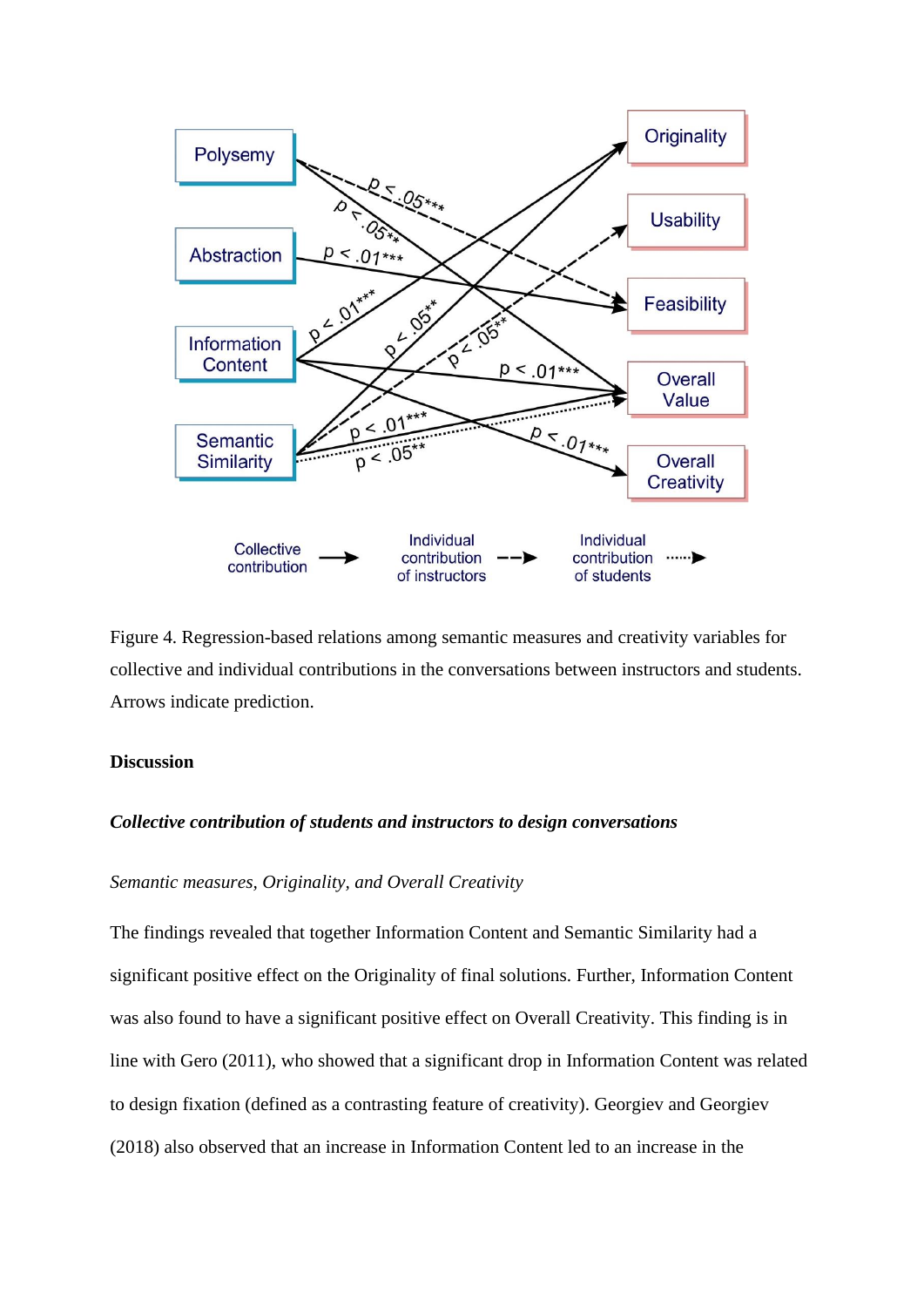generation of successful ideas.

The results suggesting that an increase in Semantic Similarity contributed to an increase in Originality reflected the importance of this measure in enhancing design creativity. This finding might seem unusual as similarity seems to be counter-intuitive to originality. However, Dumas and Dunbar (2014) found that semantic similarity could be used to measure the originality of an idea. Assessing originality in terms of semantic distance is becoming popular in empirical studies on creativity (Acar & Runco, 2014), and it is also aligned with theoretical views of creativity that see original solutions as a development from what is already known (Steinberg, 2003).

The results also showed that Information Content was the only significant predictor of Overall Creativity. However, previous studies found significant relations between Creativity (measured as the originality of the produced ideas) and Polysemy (Taura et al., 2012), as well as Abstraction (Ward et al., 2004). Considering that conversations characterized by high Information Content had a low probability of occurrence, it is proposed that specific and uncommon language could be encouraged in design sessions to support the generation of Original and Overall creative outcomes.

#### *Semantic measures, Feasibility, and Overall Value*

It was observed that solutions characterized by higher Feasibility were the outcome of design conversations that involved high levels of Abstraction. This finding suggested that fluency in abstract words (e.g., "vehicle" is more abstract than "carriage") might contribute to design outcomes that could be materialized in practice. While previous research indicated that a relation between Creativity and Abstraction (Taura et al., 2012; Ward et al., 2004) might exist, no other studies connecting Feasibility with Abstraction were found in the literature. One of the reasons that Abstraction was related to Feasibility could be the nature of the tasks, which were conceptual, instead of real design practice. It is possible that since these tasks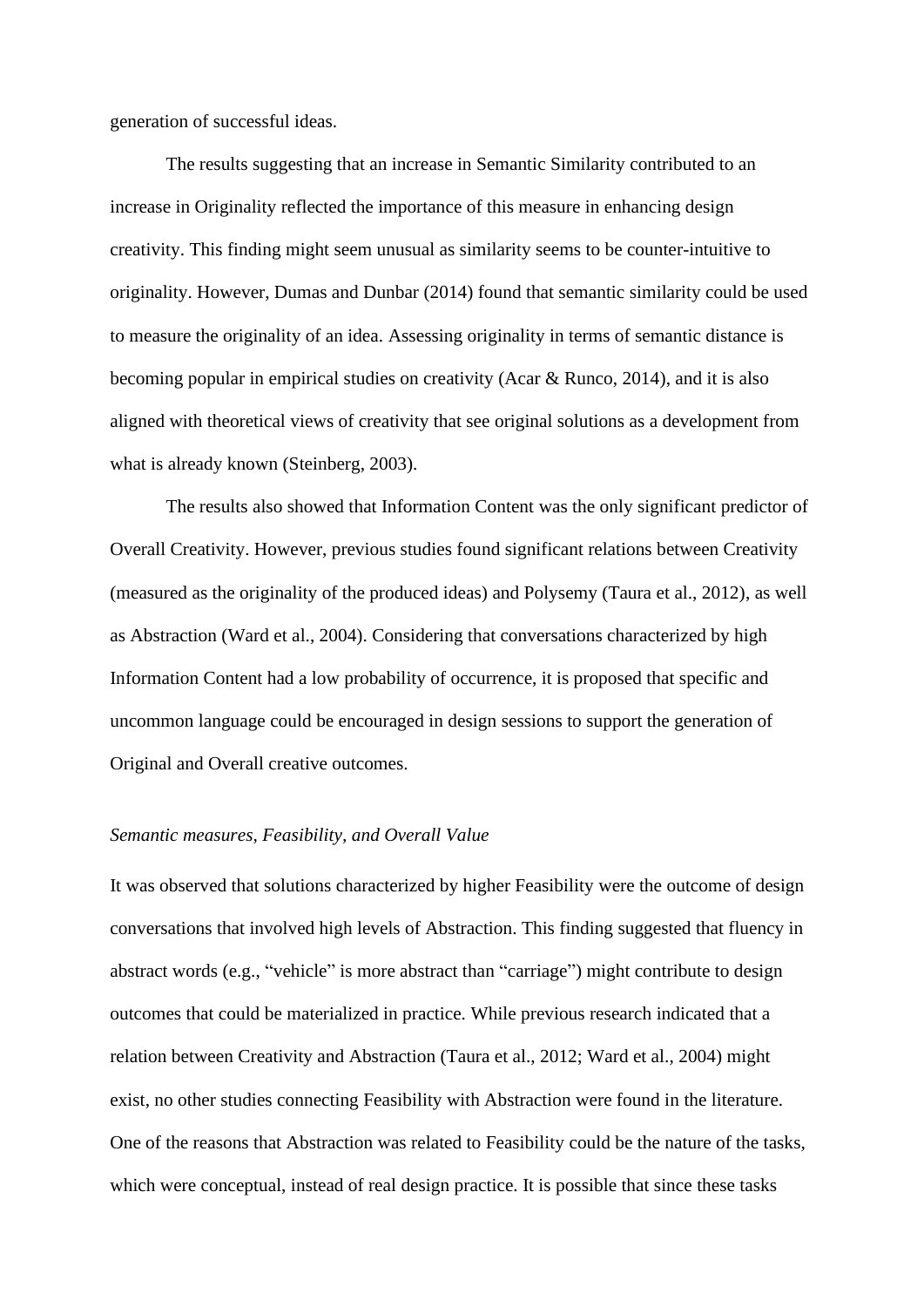were mainly focused on the early stages of the process (which was of major interest from an educational perspective), technical and practical issues might not had been rigorously considered. Hence, specific language in terms of discussing the relation of Information Content and feasibility of the design outcome was not used.

Semantic Similarity and Information Content, together with Polysemy (with a negative contribution) were found to effect the Overall Value of the design outcomes. This suggests that with an increase of Semantic Similarity and Information Content and a decrease of Polysemy in conversations, there was an increase of the Overall Value of the design outcomes. The findings regarding Semantic Similarity were, to some extent, related to the study of Georgiev et al. (2008), who found this measure to be positively related to the selfperceived assessment of the quality of the design outcomes.

Hence, as a general recommendation it is proposed that employing instances that are close to one another, rich in content, and less polysemous could enhance the chances that designers working in a specific context (i.e., design students and teachers or professional designers) would perceive a design outcome of higher value and possibly more original. It should be noted, however, that Polysemy may play different roles for the cases of Overall Value and Feasibility, as discussed in the next section.

### *Individual contribution of students and instructors to design conversations*

To elaborate further upon the individual input of students and instructors to the design conversations, the relations among the semantic measures and the creativity variables are discussed separately for each party. The results showed that for the instructors, semantic measures were related to Usability and Feasibility, whereas for the students a connection was observed with the Overall Value of the final solution. This could possibly be because of differences in expertise causing students to mainly focus on concepts and ideas, and instructors to be concrete and practically oriented. In this sense, the behaviour of students who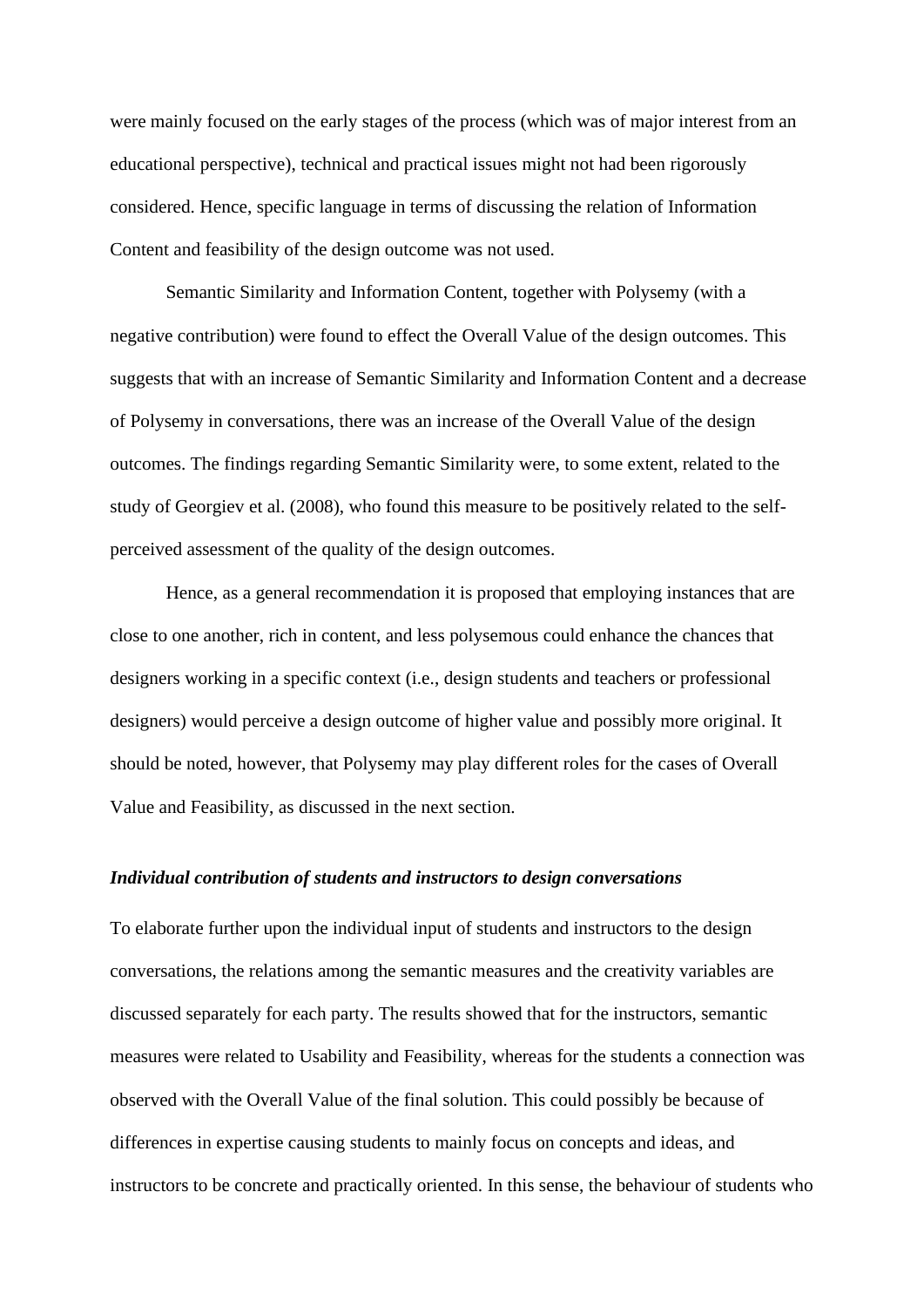lack developed design abilities (Cross, 2004) could be considered as novices while, instructors who have master design knowledge and skills could be seen as experts.

It is also remarkable that the semantic measures of verbalizations, generated by both students and instructors separately, were neither associated with Originality nor with the Overall Creativity of the design. This contrasts with a previous analysis about their collective contribution, where Information Content and Semantic Similarity predicted Originality. Hence, this may indicate that design originality could benefit from the collaborative work of students and instructors.

Further analyses indicated that for instructors, Semantic Similarity contributed to the Usability of the design outcomes. As previously noted, this semantic measure was found to be positively related to the quality of the produced solutions (Georgiev et al., 2008). It is therefore proposed that using a lexicon with instances that were close to one another helped instructors to transmit their knowledge to the students more clearly and efficiently, with a probable input in the learning process. This is in line with findings of previous studies on design studio education, where the instructor guided student's learning by providing scaffolding and structure (Sawyer, 2017).

Moreover, it was observed that design conversations of the instructors involving high levels of Polysemy contributed to design outcomes characterized by high Feasibility. The lexical ambiguity of their conversations reflected by Polysemy might have been used to deal with the fuzzy aspects of the design in search of Feasibility, characteristic in the conceptual stages of the design process

In the case of the students, Semantic Similarity was found to predict the Overall Value of the design solutions. It is proposed that the use of similar instances, characterised by Semantic Similarity, helped them in expanding their conceptual jargon from known to unfamiliar related terms. It is possible that using substitute-related nouns played a role in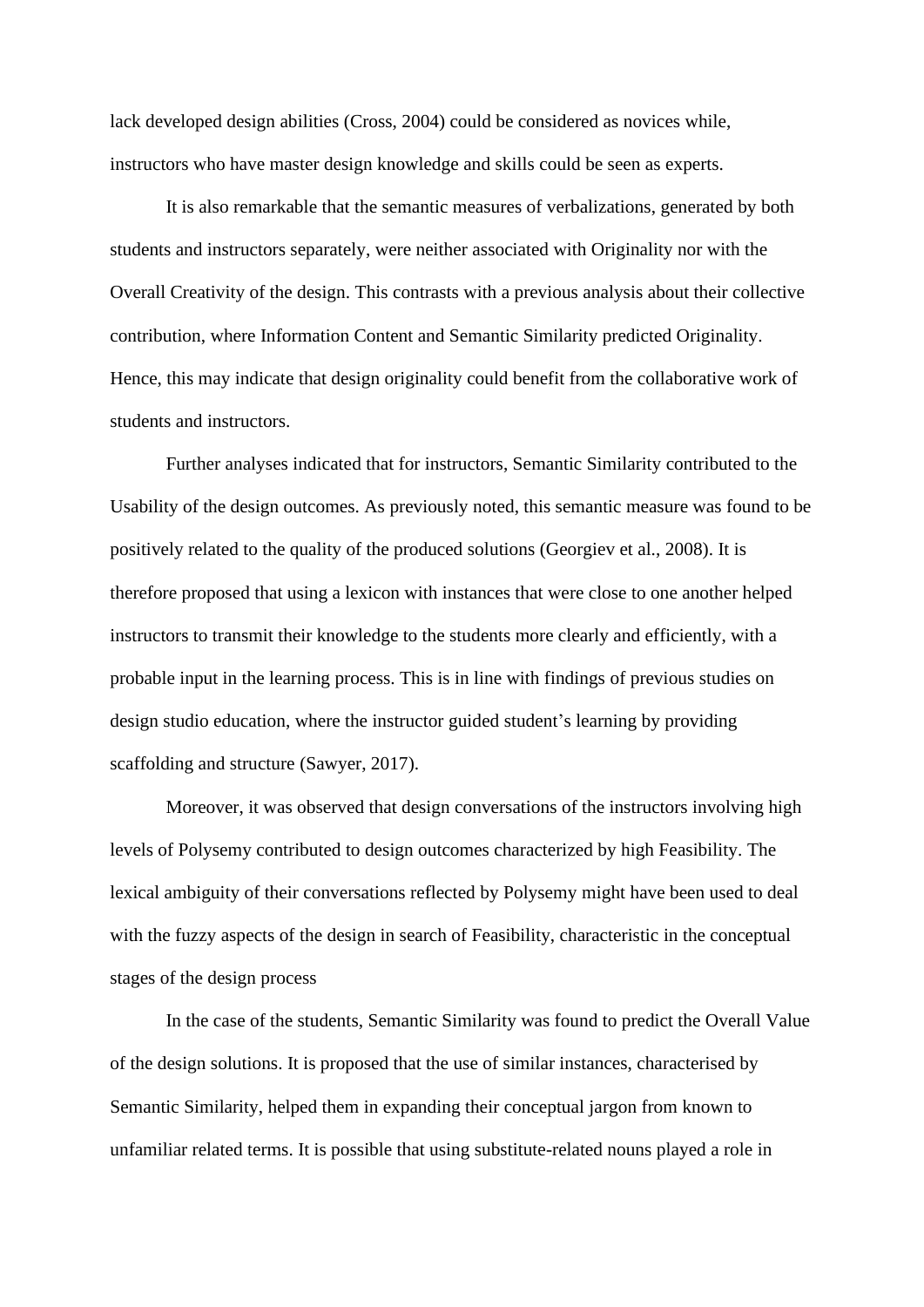producing less standard and more valuable solutions (e.g., "wood" and "veneer" in Figure 2). On the other hand, no significant relations were observed among the remaining creativity and semantic variables. Similar to novice designers, students did not possess developed and integrated knowledge structures (Casakin, 2012); consequently it could be inferred that their input to enrich the conversation through the design sessions was modest. Regarding the role of students in design conversations, previous studies showed that they tended to produce conventional ideas (Starkey et al., 2016), while they were unable to deal with concept generation challenges (Chen, 2016) as well as to focus on operational aspects of the solution (Casakin & Kreitler, 2008).

Overall, it is possible that based on their knowledge, skills, and level of expertise, instructors were more task-oriented and therefore their semantic verbalizations were mainly associated with creativity variables such as Feasibility and Usability. In contrast, the verbalizations of the novice students (who can be considered as more intuitive than systematic designers), were mainly related to more conceptual aspects of the task.

#### **Conclusions**

In this study, we investigated the validity and benefits of employing a semantic approach to analyse design conversations in the studio, and the relation of this approach to design creativity. For this purpose, Abstraction, Polysemy, Information Content, and Semantic Similarity were used as major semantic measures. These were relatively easy to compute and helped gain a better understanding of the nature of design verbalizations by students and instructors. The approach employed proved to be valid for analysing and capturing the semantic content of different dialogues, as well as exploring the importance of semantic content for design creativity. Generally, it was found that the semantic measures have dissimilar contributions to the different variables of design creativity.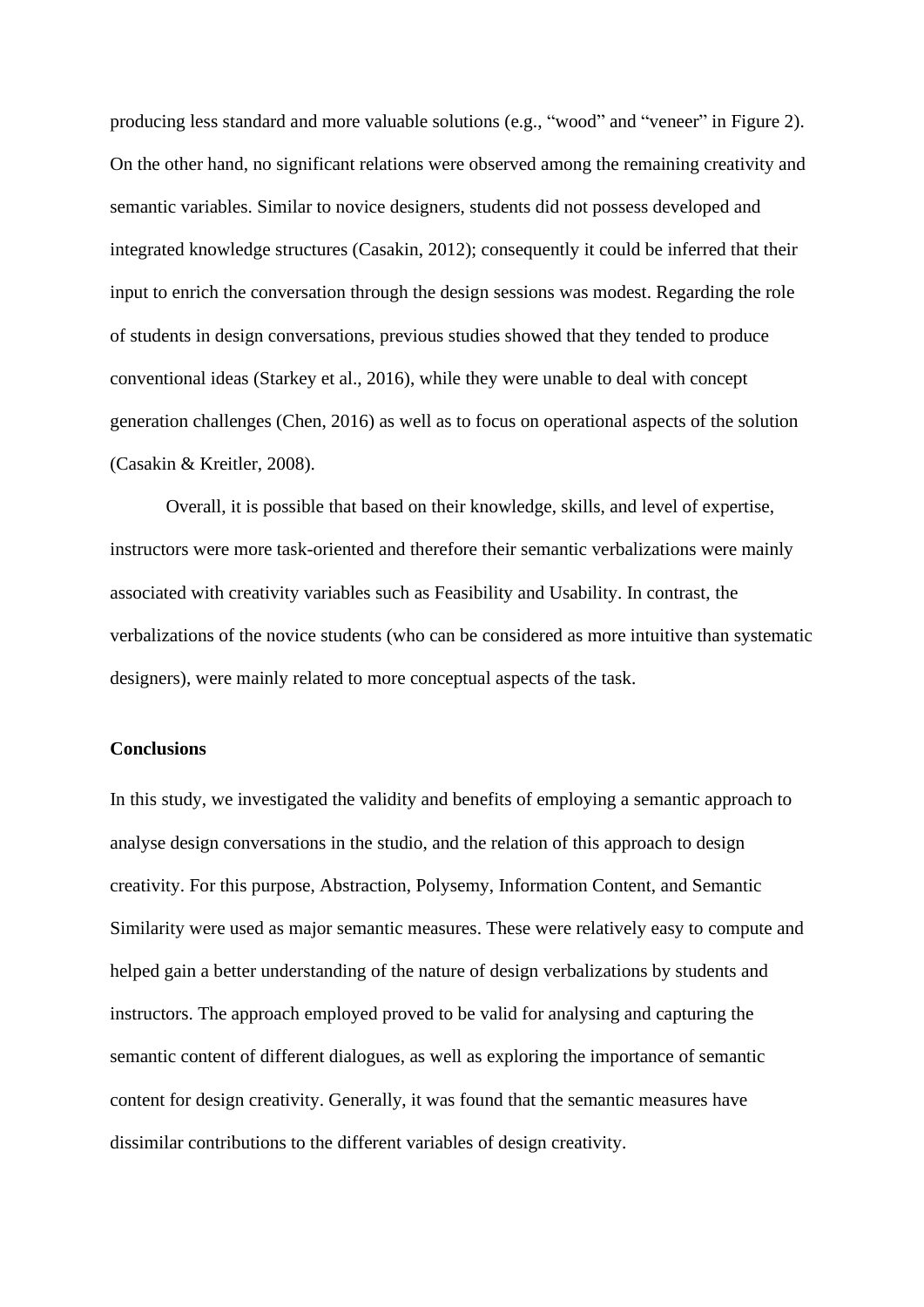It is also interesting that when the verbalizations of instructors and students were analysed individually, they showed a distinct input to design creativity compared to their conversations together. Semantic measures of the instructors were mainly related to Usability and Feasibility, whereas for students, the focus was set on the Overall Value of the outcome. This suggests that the personal goals of designers regarding the creativity aspects they seek may have an impact on the type of language used in conversations.

Major challenges for future studies relate to understanding educational approaches focusing on the analysis of semantic measures from design studio conversations. One direction could be implementing systems for analysing dialogue in real time, aimed at identifying semantic measures of designers (e.g., students and instructors), and anticipating their contribution to creative outcomes. The system could be manipulated according to the intended design goals, such as producing original or feasible solutions.

The present study should be considered as an explorative work based on a small sample of participants. Building upon the present findings, we intend to further explore the importance of the semantic approach for design creativity. Hence, a future work would include designers from other disciplines such as engineering and architecture, with different levels of knowledge and expertise.

#### **Acknowledgements**

The authors would like to thank Dr. Robin Adams for allowing access to the DTRS Database (Adams and Siddiqui, 2013; Adams, 2015). The help of Dr. Danko D. Georgiev provided in the semantic calculations is appreciated. This research has been partially financially supported by Academy of Finland 6Genesis Flagship (grant 318927).

#### **References**

Acar, S., & Runco, M. A. (2014). Assessing Associative Distance Among Ideas Elicited by Tests of Divergent Thinking. Creativity Research Journal, 26(2), 229–238. https://doi.org/10.1080/10400419.2014.901095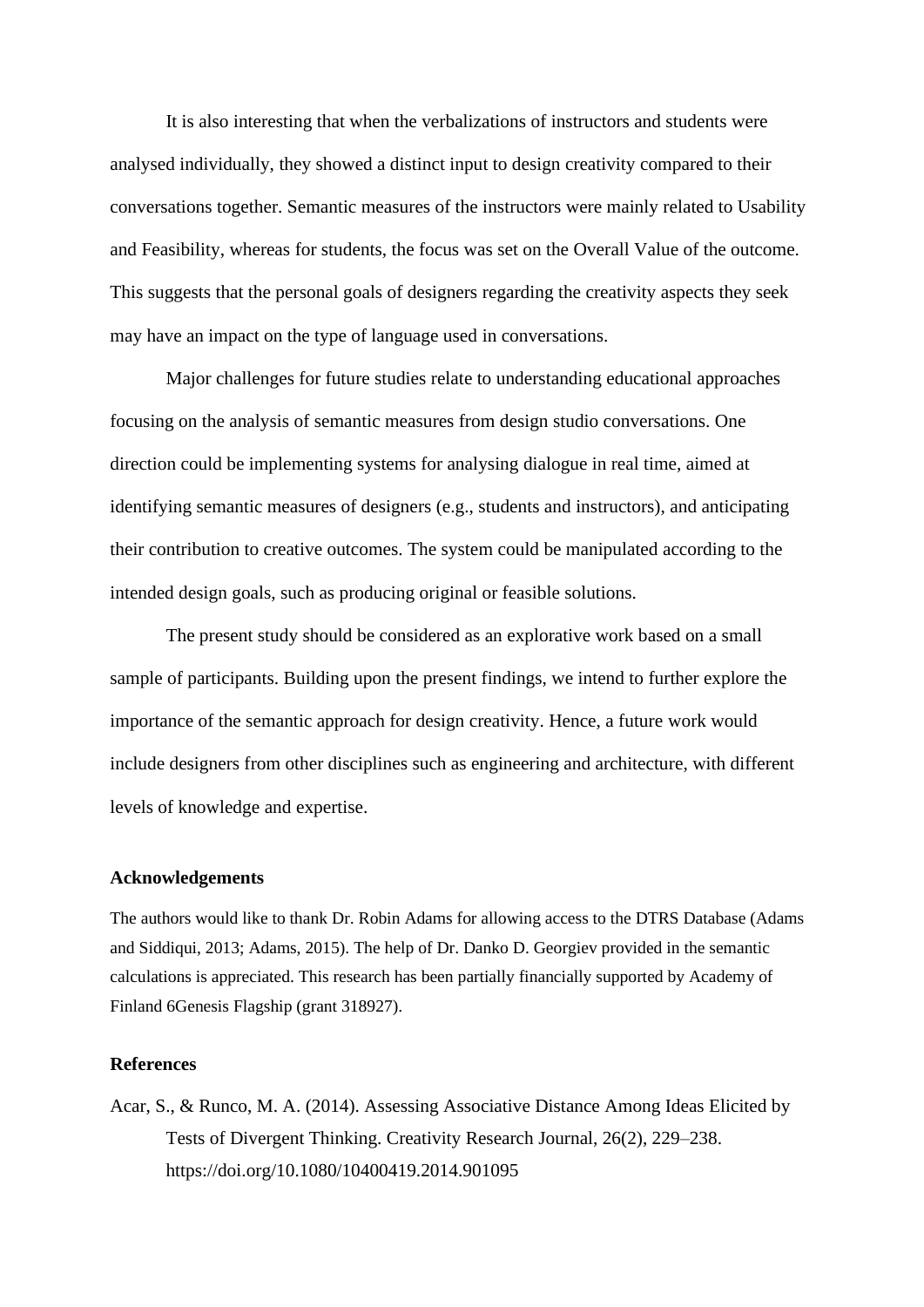- Adams, R. S. (2015). Design review conversations: The dataset. In: Adams, R. S. and Siddiqui, J. A., (Eds.), Analyzing Design Review Conversations, West Lafayette, Indiana: Purdue University Press.
- Adams, R. S., & Siddiqui, J. A. (2013). Purdue DTRS Design Review Conversations Database. XRoads Technical Report, TR-01-13, West Lafayette, Indiana: Purdue University.
- Amabile, T. (1996). Creativity in Context: Update to the Social Psychology of Creativity. Boulder, CO: Westview.
- Bird, S., Klein, E., & Loper, E. (2009). Natural Language Processing with Python. Sebastopol, California: O'Reilly Media.
- Blanchard, E., Harzallah, M., & Kuntz, P. (2008). A generic framework for comparing semantic similarities on a subsumption hierarchy. In: Ghallab, M., Spyropoulos, C.D., Fakotakis, N. and Avouris, N. (Eds.), ECAI 2008: 18th European Conference on Artificial Intelligence including Prestigious Applications of Intelligent Systems (PAIS 2008), IOS Press, Patras, Greece, pp. 20–24.
- Boucharenc, C. G. (2006). Research on basic design education: An international survey. International Journal of Technology and Design Education, 16(1), 1-30. https://doi.org/10.1007/s10798-005-2110-8
- Bourgeois-Bougrine, S., Buisine, S., Vandendriessche, C., Glaveanu, V., & Lubart, T. (2017). Engineering students' use of creativity and development tools in conceptual product design: What, when and how? Thinking Skills and Creativity, 24, 104-117. https://doi.org/10.1016/j.tsc.2017.02.016
- Casakin, H. & Goldschmidt, G. (1999). Expertise and the Use of Visual Analogy: Implications for Design Education. Design Studies, 20(2), pp. 153-175. https://doi.org/10.1016/S0142-694X(98)00032-5
- Casakin, H., & Kreitler, S. (2008). Correspondences and divergences between teachers and students in the evaluation of design creativity in the design studio. Environment and Planning B: Planning and Design, 35(4), 666-678. https://doi.org/10.1068/b3405
- Kreitler, S. & Casakin, H. (2009). Motivation for Creativity in Design Students. Creativity Research Journal. 21(2-3), pp. 282-293. https://doi.org/10.1080/10400410902861471
- Casakin, H. (2012). An Empirical Assessment of Metaphor Use in the Design Studio: Analysis, Reflection and Restructuring of Architectural Design. International Journal of Technology and Design Education. 22(3), 329-344. https://doi.org/10.1007/s10798- 010-9149-x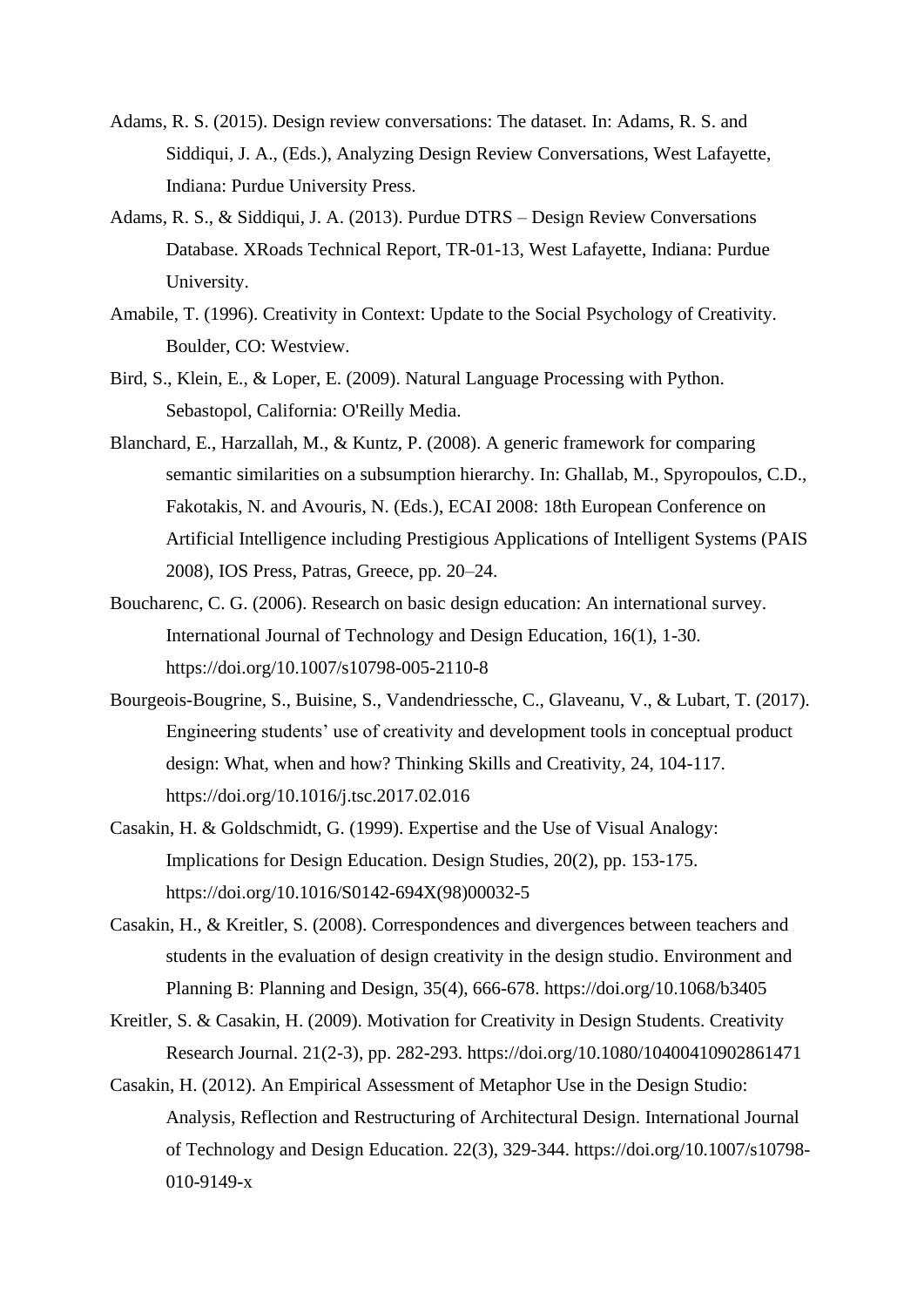- Cash, P., Stanković, T., & Štorga, M. (2014). Using visual information analysis to explore complex patterns in the activity of designers. Design Studies, Vol. 35 No. 1, pp. 1–28. http://dx.doi.org/10.1016/j.destud.2013.06.001
- Chen, W. (2016). Exploring the learning problems and resource usage of undergraduate industrial design students in design studio courses. International Journal of Technology and Design Education, 26(3), 461-487. https://doi.org/10.1007/s10798- 015-9315-2
- Chiu, I., & Shu, L. H. (2007). Using language as related stimuli for concept generation. AI EDAM, 21(2), 103-121. https://doi.org/10.1017/S0890060407070175
- Christensen, B. T., & Ball, L. J. (2016). Dimensions of creative evaluation: Distinct design and reasoning strategies for aesthetic, functional and originality judgments. Design Studies, Vol. 45, 116–136. https://doi.org/10.1016/j.destud.2015.12.005
- Cohen, J. (1988). Statistical power analysis for the behavioral sciences (2nd ed.). New York: Psychology Press.
- Cross, N. (1983). The relevance of cognitive styles in design education. Design Methods and Theories, 17(1). 35-70
- Cross, N. (2004). Expertise in design: an overview. Design studies, 25(5), 427-441.
- Csikszentmihalyi, M. (1997). Creativity flow and the psychology of discovery and invention. New York: Harper Perennial.
- Dabbeeru, M. M., & Mukerjee, A. (2011). Learning concepts and language for a baby designer. In Design Computing and Cognition'10 (pp. 445-463). Springer, Dordrecht.
- Demirbaş, O. O., & Demirkan, H. (2003). Focus on architectural design process through learning styles. Design Studies, Vol. 24 No. 5, pp. 437–456. https://dx.doi.org/10.1016/S0142-694X(03)00013-9
- Derbaix, C., & Vanhamme, J. (2003). Inducing word-of-mouth by eliciting surprise? A pilot investigation. Journal of Economic Psychology, 24, 99−116. https://doi.org/10.1016/S0167-4870(02)00157-5
- Dong, A. (2009). The Language of Design: Theory and Computation. London: Springer.
- Dumas, D., & Dunbar, K. N. (2014). Understanding Fluency and Originality: A latent variable perspective. Thinking Skills and Creativity, 14, 56–67. https://doi.org/10.1016/j.tsc.2014.09.003
- Fauconnier, G., & Turner, M. (2003). Polysemy and Conceptual Blending. In: Nerlich, B., Herman, V., Todd, Z. and Clarke, D., (Eds.), Polysemy: Flexible Patterns of Meaning in Mind and Language, Berlin and New York: Mouton de Gruyter, pp. 79–94.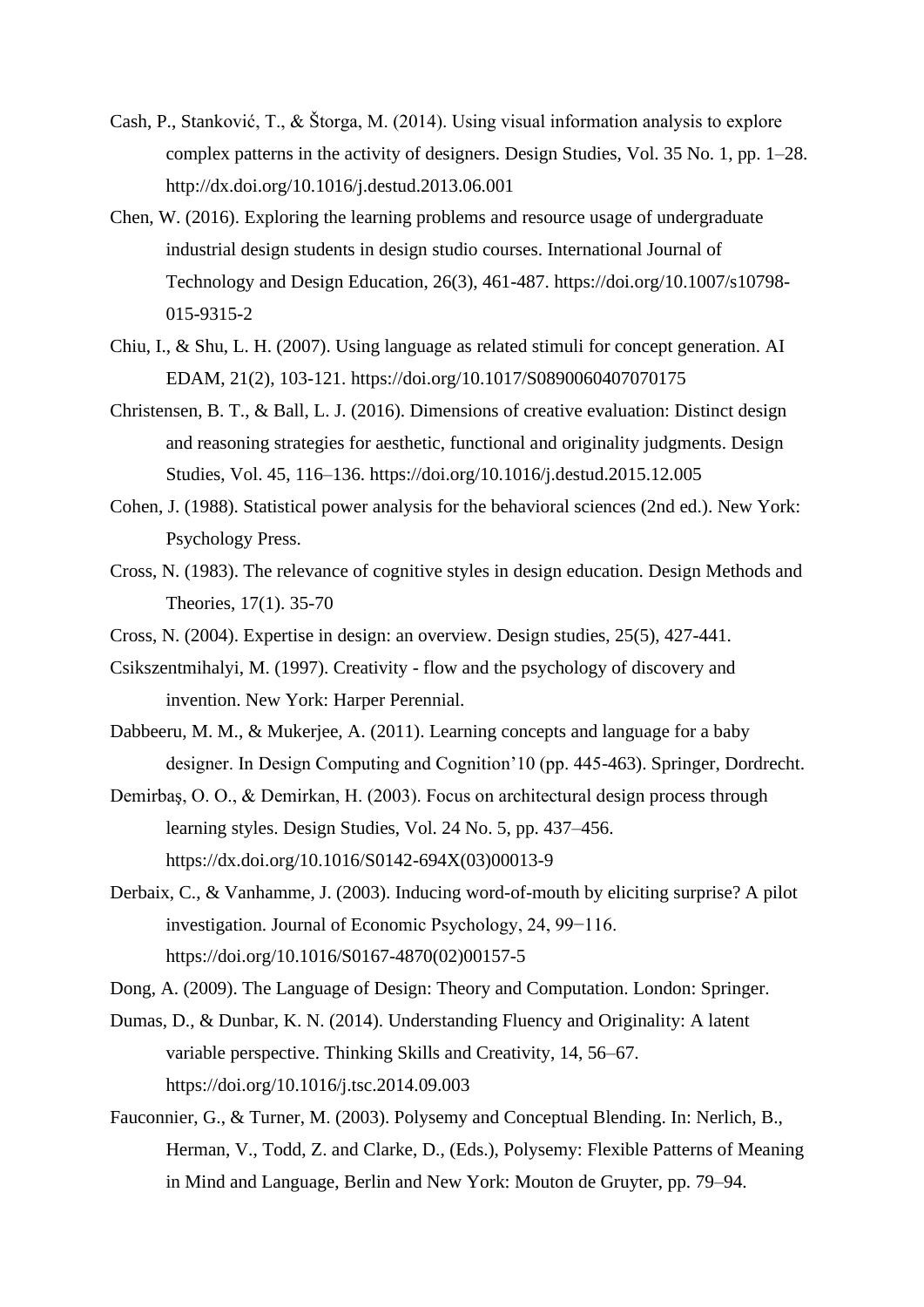- Gentner, D., & Forbus, K. D. (2011). Computational models of analogy. Wiley Interdisciplinary Reviews: Cognitive Science, 2(3), 266-276. https://doi.org/10.1002/wcs.105
- Georgiev, G.V. and Georgiev, D.D. (2018). Enhancing User Creativity: Semantic Measures for Idea Generation. Knowledge-Based Systems, Vol. 151, pp. 1–15. http://dx.doi.org/10.1016/j.knosys.2018.03.016
- Georgiev, G.V., Nagai, Y. and Taura, T. (2008). Method of design evaluation focused on relations of meanings for a successful design. Tenth International Design Conference Design 2008, May 19–22, Dubrovnik, Croatia, pp. 1149–1158.
- Georgiev, G.V., Nagai, Y. and Taura, T. (2010). A method for the evaluation of meaning structures and its application in conceptual design. Journal of Design Research, Vol. 8 No. 3, pp. 214–234, http://dx.doi.org/10.1504/jdr.2010.032607
- Georgiev, G.V. and Taura, T. (2014). Polysemy in design review conversations. 10th Design Thinking Research Symposium, Purdue University, West Lafayette, Indiana: Purdue University. https://doi.org/10.5703/1288284315936
- Gero, J. S. (2011). Fixation and commitment while designing and its measurement. The Journal of Creative Behavior, Vol. 45 No. 2, pp. 108–115. https://doi.org/10.1002/j.2162-6057.2011.tb01090.x
- Goel, V., & Pirolli, P. (1992). The structure of Design Problem Spaces. Cognitive Science, 16(3), 395–429. https://doi.org/10.1207/s15516709cog1603\_3
- Goldschmidt, G. (2011). Avoiding Design Fixation: Transformation and Abstraction in Mapping from Source to Target. The Journal of Creative Behavior, 45(2), 92–100. https://doi.org/10.1002/j.2162-6057.2011.tb01088.x
- Goldschmidt, G., Casakin, H., Avidan, Y., & Ronen, O. (2015). Three studio critiquing cultures: Fun follows function or function follows fun? 10th Design Thinking Research Symposium, Purdue University, West Lafayette, Indiana: Purdue University. https://doi.org/10.5703/1288284315933
- Gonçalves, M., Cardoso, C., & Badke-Schaub, P. G. (2012). Find your inspiration: exploring different levels of abstraction in textual stimuli. In Proceedings of the 2nd international conference on design creativity (ICDC2012), Glasgow (UK), 18-20 Sept., 1-8. The Design Society.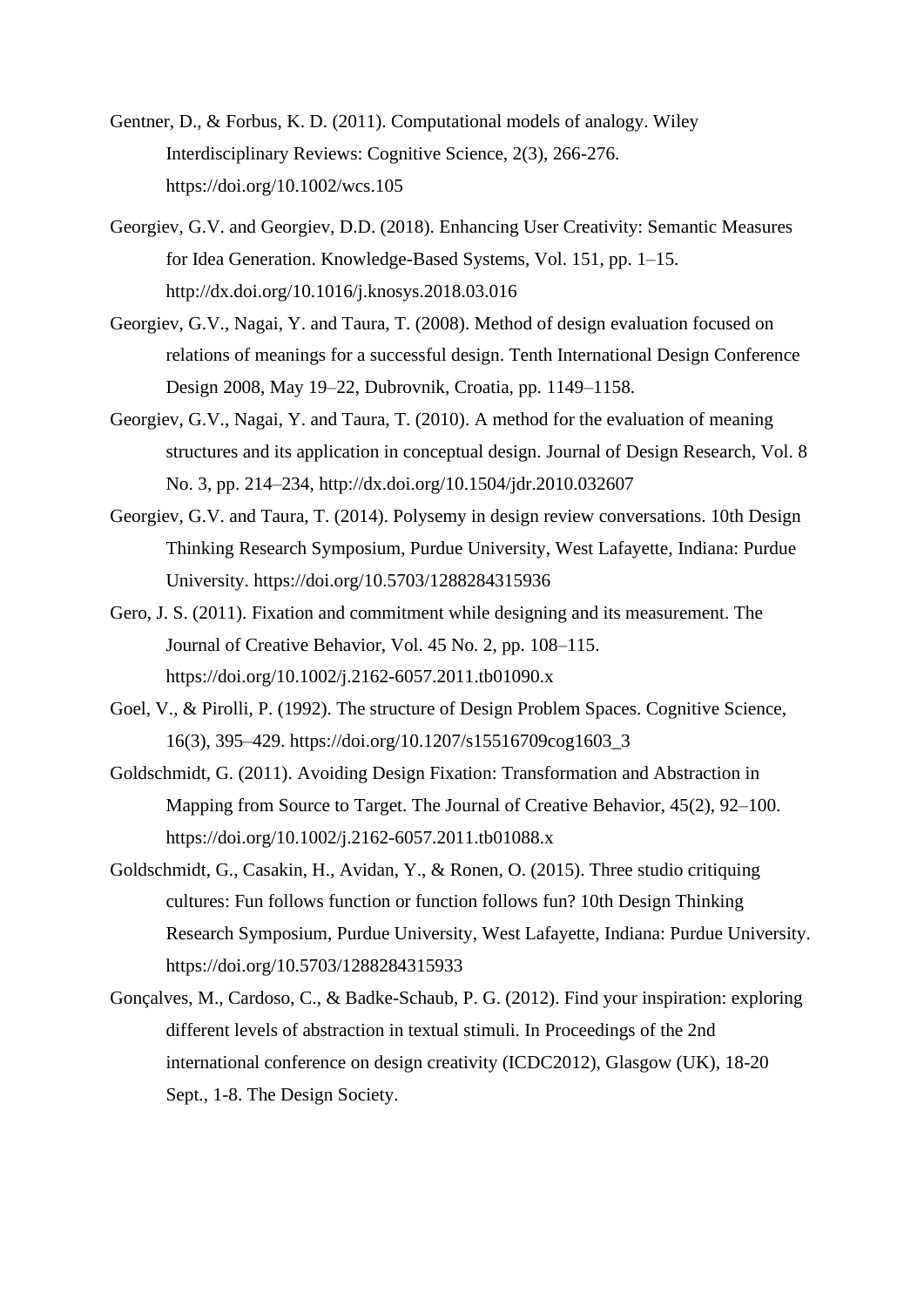- Guilford, J. P. (1981). Potentiality for creativity. In C. Gowan, J. Khatena, & E. P. Torrance (Eds.), Creativity: Its educational implications (2nd ed.) (pp. 1-5). Dubuque, IA: Kendall Hunt.
- Han, J., Shi, F., Chen, L., & Childs, P. R. (2018). A computational tool for creative idea generation based on analogical reasoning and ontology. AI EDAM, 32(4), 462-477. https://doi.org/10.1017/S0890060418000082
- Hill, A., Song, S., Dong, A., & Agogino, A. (2001). Identifying shared understanding in design using document analysis. ASME 13-th International Conference on Design Theory and Methodology Design Engineering Technical Conferences, Pittsburgh, Pennsylvania, September 9–12.
- Hong, E., & Milgram, R. M. (2008). Preventing Talent Loss. New York: Routledge.
- Kamplys, P. G., & Valtanen, J. (2011). Redefining Creativity Analyzing Definitions, Collocations, and Consequences. Journal of Creative Behavior. Volume 44 Number 3, 191-214. https://doi.org/10.1002/j.2162-6057.2010.tb01333.x
- Kan, J. W., & Gero, J. S. (2017). Quantitative methods for studying design protocols. Springer. https://doi.org/10.1007/978-94-024-0984-0
- Landis, J. R., & Koch, G. G. (1977). The measurement of observer agreement for categorical data. Biometrics, 33(1), 159-174.
- Loria, S. (2016). TextBlob: Simplified Text Processing. Center for Open Science, Charlottesville, Virginia
- Mabogunje, A., & Leifer, L. J. (1997). Noun phrases as surrogates for measuring early phases of the mechanical design process. 1997 ASME Design Engineering Technical Conferences: DETC '97, Sacramento, California, September 14–17, American Society of Mechanical Engineers.
- Merriam-Webster. (2020). [https://www.merriam-webster.com/dictionary/originality.](https://www.merriam-webster.com/dictionary/originality) Accessed April 13.
- Meymandpour, R., & Davis, J. G. (2016). A semantic similarity measure for linked data: An information content-based approach. Knowledge-Based Systems, 109, 276-293. https://doi.org/10.1016/j.knosys.2016.07.012
- Miller, G. A. (1998). WordNet: An electronic lexical database. MIT press.
- Moldovan, S., Goldenberg, J., & Chattopadhyay, A. (2011). The different roles of product originality and usefulness in generating word-of-mouth. International Journal of Research in Marketing, 28, 109–119. https://doi.org/10.1016/j.ijresmar.2010.11.003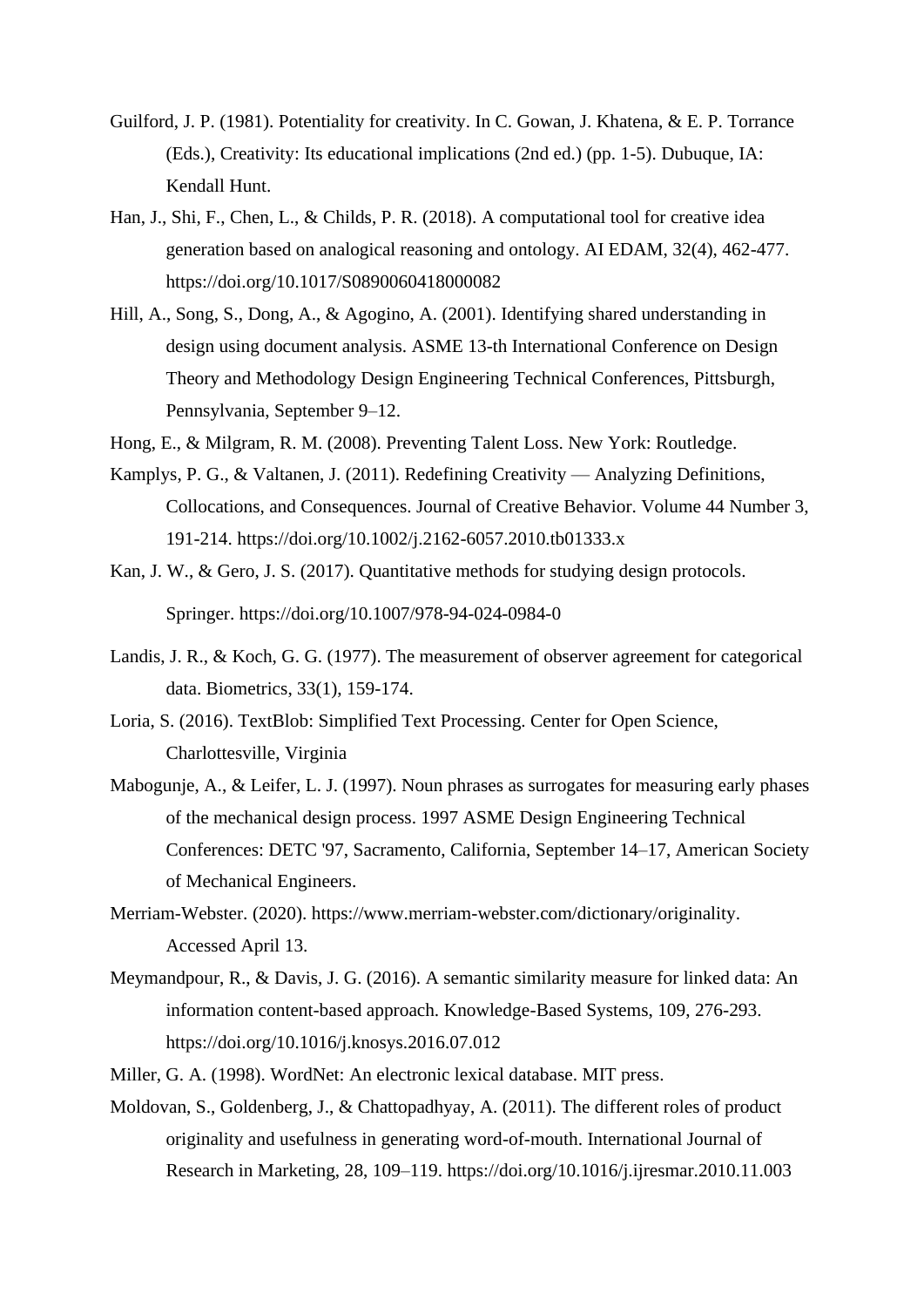- Nomaguchi, Y., Kawahara, T., Shoda, K., & Fujita, K. (2019). Assessing Concept Novelty Potential with Lexical and Distributional Word Similarity for Innovative Design. In Proceedings of the Design Society: International Conference on Engineering Design (Vol. 1, No. 1, pp. 1413-1422). Cambridge University Press. https://dx.doi.org/10.1017/dsi.2019.147
- Parkhurst, H. B. (1999). Confusion, lack of consensus, and the definition of creativity as a construct. Journal of Creative Behavior, 33(1), 1-21. https://doi.org/10.1002/j.2162- 6057.1999.tb01035.x
- Pretz, J. E., Naples, A. J., & Sternberg, R. J. (2003). Recognizing, defining, and representing problems. In J. E. Davidson & R. J. Sternberg (Eds.), The psychology of problem solving (pp. 3–30). New York: Cambridge University Press
- Resnik, P. (1995). Using Information Content to evaluate Semantic Similarity in a taxonomy. IJCAI'95 Proceedings of the 14th international joint conference on Artificial intelligence - Volume 1: Morgan Kaufmann Publishers, pp. 448–453.
- Rittel, H. W. J., & Webber, M. M. (1984). Planning problems are wicked problems. In N. Cross (Ed.), Developments in design methodology. New York: John Wiley & Sons, pp. 123-143.
- Saitta, L., & Zucker, J. D. (2013). Abstraction in artificial intelligence and complex systems (Vol. 456). New York: Springer.
- Sarkar, P., & Chakrabarti, A. (2011). Assessing design creativity. Design Studies, Vol. 32 No. 4, pp. 348–383, https://dx.doi.org/10.1016/j.destud.2011.01.002
- Sawyer, R. K. (2017). Teaching creativity in art and design studio classes: A systematic literature review. Educational Research Review, 22, 99-113. https://doi.org/10.1016/j.edurev.2017.07.002
- Schilling, M. A. (2005). A "small-world" network model of cognitive insight. Creativity Research Journal, 17(2-3), 131-154. https://doi.org/10.1080/10400419.2005.9651475
- Sen, C., Caldwell, B. W., Summers, J. D., & Mocko, G. M. (2010). Evaluation of the functional basis using an information theoretic approach. AI EDAM, 24(1), 87-105. https://dx.doi.org/10.1017/S0890060409990187
- Siang, J. K. K., Chia, P. Z., Koronis, G., & Silva, A. (2018). Exploring the use of a full factorial design of experiment to study design briefs for creative ideation. ASME 2018 International Design Engineering Technical Conferences and Computers and Information in Engineering Conference, Quebec City, Quebec, Canada, August 26-29, V007T06A008-V007T06A008, https://dx.doi.org/10.1115/DETC2018-85794